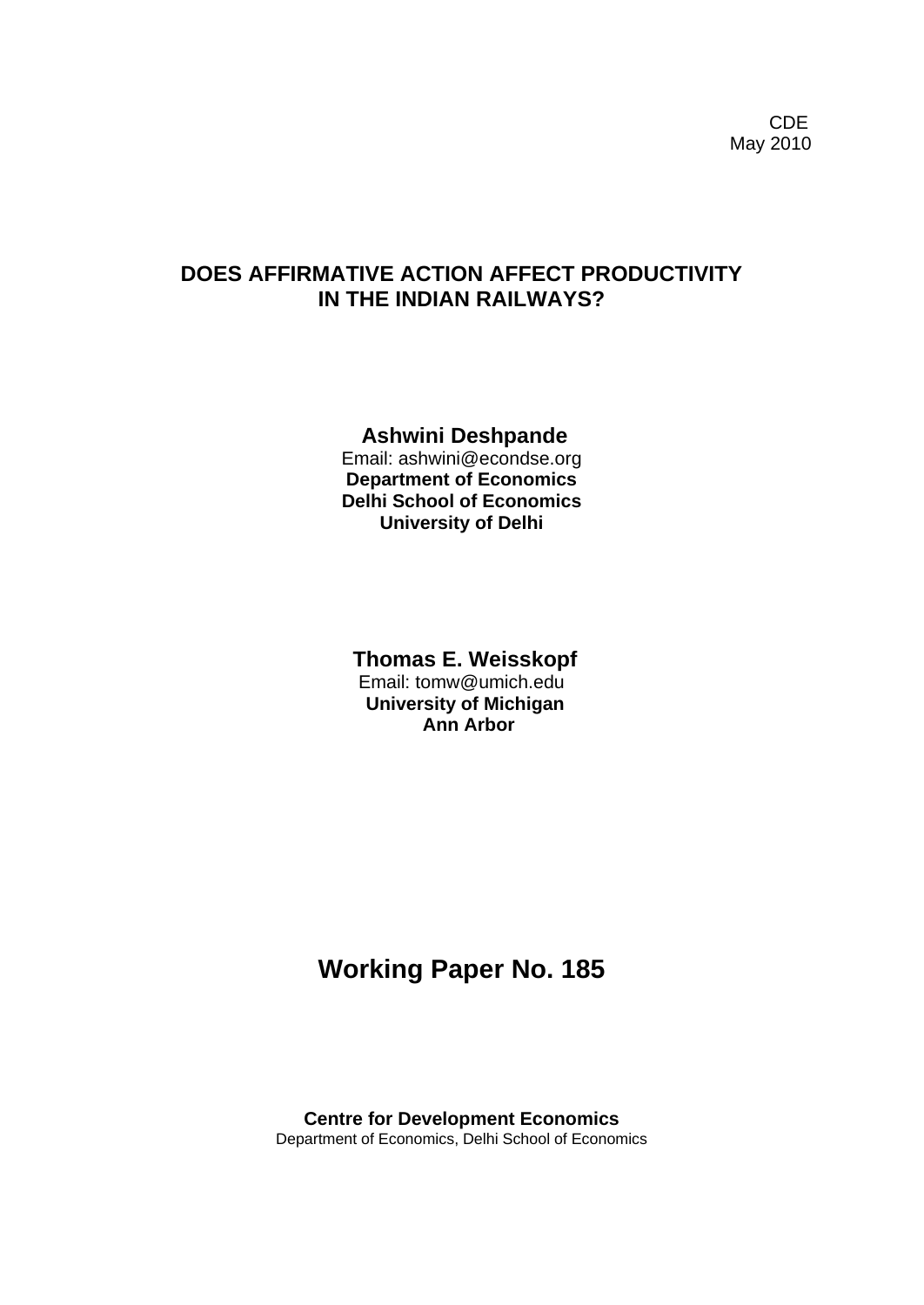#### **DOES AFFIRMATIVE ACTION AFFECT PRODUCTIVITY**

#### **IN THE INDIAN RAILWAYS?**

## **Ashwini Deshpande<sup>a</sup> and Thomas E. Weisskopf<sup>b</sup>**

#### **November 2011**

**<sup>a</sup>** Delhi School of Economics, University of Delhi, Delhi 110007, India Email: [ashwini@econdse.org](mailto:ashwini@econdse.org)

**<sup>b</sup>** Department of Economics, University of Michigan, Ann Arbor, MI 48109, USA Email: [tomw@umich.edu](mailto:tomw@umich.edu) Telephone #: 1-734-929-2899 Fax #: 1-734-763-7712 Present address: 305 Wilton St., Ann Arbor, MI 48103, USA

#### **Abstract:**

Our objective in this paper is to shed some empirical light on a claim often made by critics of affirmative action policies: that increasing the representation of members of marginalized communities in jobs – and especially in relatively skilled positions – comes at a cost of reduced efficiency. We undertake a systematic empirical analysis of productivity in the Indian Railways in order to determine whether increasing proportions of Scheduled Castes and Scheduled Tribes in railway employment – largely a consequence of India's affirmative action policies – have actually reduced productive efficiency in the railway system. We find no evidence that higher percentages of Scheduled Castes and Scheduled Tribes in the railway labour force have reduced productivity. Indeed, some of our results suggest that the opposite is true, providing tentative support for the claim that greater labour force diversity boosts productivity.

#### **Keywords: affirmative action; labour force; productivity; Indian railways**

**JEL codes: J 78; L 92**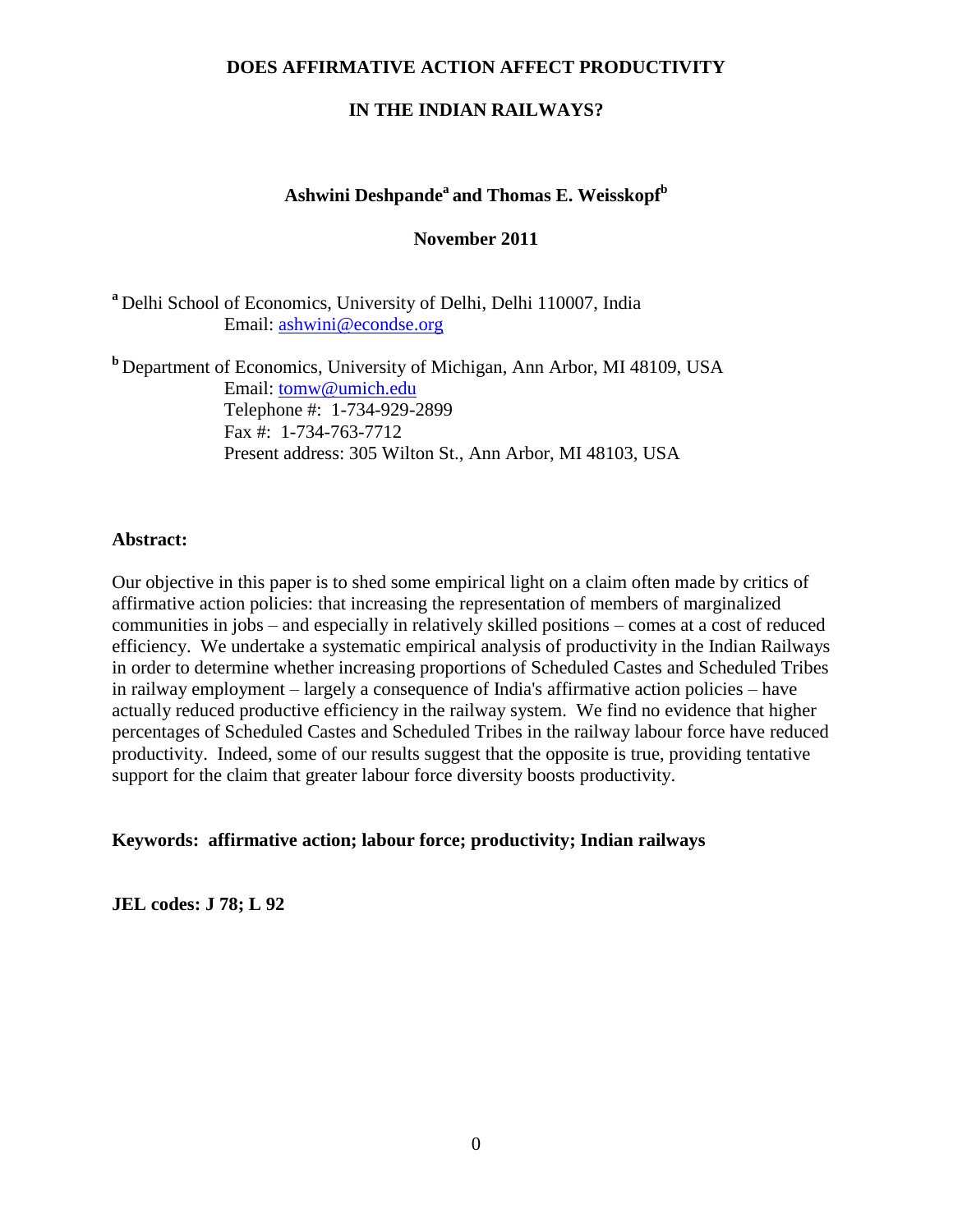## **1. Introduction**

 $\overline{a}$ 

This study is motivated by a desire to examine in a rigorous manner the effect of affirmative action (AA) in the labour market on the productive efficiency of Indian enterprises that reserve jobs for members of marginalized communities. In the United States, where AA in hiring has been practiced in many industries since the 1960s, a variety of studies of this kind have been carried out.<sup>1</sup> In India, however, rigorous empirical assessments of AA are few. The only studies assessing the impact of AA focus either on electoral representation (Besley et al. 2004; Munshi & Rosenzweig 2008), or on higher education (Bertrand et al. 2008). There has not been yet, to our knowledge, any systematic quantitative study of the effect of AA in the labour market on enterprise efficiency. We have sought to overcome this gap by identifying an important Indian industry with a policy of AA in hiring and promotion, for which we could obtain sufficiently detailed data to carry out a quantitative analysis of productive efficiency that would allow us to measure the impact of changes in the representation of members of marginalized communities in employment.

In India, AA takes the form of "reservations" or quotas for the "Scheduled Castes" (SCs), former "untouchables," now often called Dalits, and the "Scheduled Tribes" (STs), indigenous tribes marginalized from mainstream Indian society and often called Adivasis.<sup>2</sup> Together 22.5 percent of all seats in government supported educational institutions and public sector jobs are reserved for these groups.<sup>3</sup> However, quotas for the most desirable positions are usually only partially filled, because of an insufficient number of eligible candidates who meet the minimum qualifications set for such positions.<sup>4</sup>

 The most frequent complaint about reservation policies is that they conflict with considerations of merit because quotas entail the selection of less qualified candidates in place of more qualified candidates. Most critics argue that a poorer quality of government service, or poorer academic performance, is to be expected from the beneficiaries of reservations<sup>5</sup>. Some critics even suggest that the failure to allocate key jobs on a strictly meritocratic basis has

<sup>&</sup>lt;sup>1</sup> Some of the U.S. studies have estimated industry-level production or cost functions, augmented by information on the extent and/or way in which labour inputs were affected by affirmative action. Other studies have analyzed company-level financial data to determine whether and how stock prices have been affected by evidence of affirmative action. Yet others have compared supervisor performance ratings of individual employees in establishments that do and do not practice affirmative action. The most comprehensive survey of such studies in the United States concludes that "There is virtually no evidence of significantly weaker qualifications or performance among white women in establishments that practice affirmative action…" and that "There is some evidence of lower qualifications for minorities hired under affirmative action programs…" but "Evidence of lower performance among these minorities appears much less consistently or convincingly…" (Holzer & Neumark 2000).

 $2 \text{ In } 2001$  the SC and ST constituted about 16 percent and 8 percent of the Indian population, respectively.

 $3$  See Weisskopf (2004), chapter 1, for a detailed discussion of affirmative action policies in India (with comparisons to AA in the United States).

<sup>&</sup>lt;sup>4</sup> In addition to SCs and STs, a substantial share of the Indian population belonging to "Other Backward Classes" (OBCs) has long been eligible for reservations in public sector employment and in admissions to public higher educational institutions within most Indian states. In principle, OBCs encompass communities that are socially and economically relatively deprived; they are often also marginalized by caste discrimination – albeit to a lesser extent than Dalits. Since the early 1990s OBCs have become eligible for employment and educational reservations at the all-India level too. At this level OBCs – defined according to a set of economic and social criteria outlined by a Central Government commission – are currently eligible for reservations of 27% of available seats.

<sup>&</sup>lt;sup>5</sup> See, for instance, Guha 1990a & 1990b, and Shah 1991.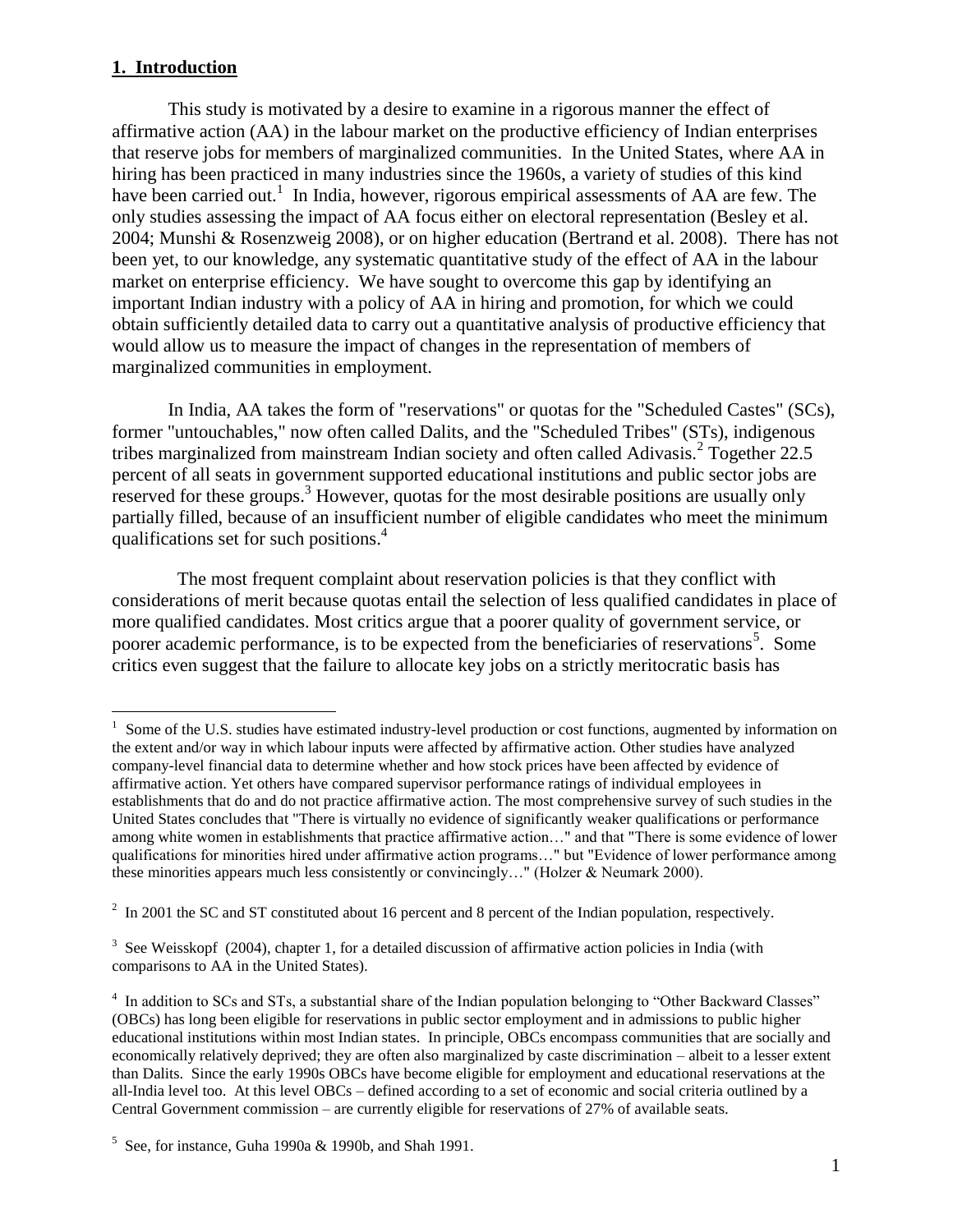resulted in serious harm as well as gross inefficiency.<sup>6</sup> It should be noted that these criticisms are purely speculative, not having been grounded on any empirical foundation<sup>7</sup>.

One can easily find in public discourse just as many arguments in favor as against reservation policies.<sup>8</sup> The most frequently and passionately voiced argument is that of compensatory social justice for communities that have long been denied equal treatment and equal opportunity. To counter critics who warn that reservations in hiring will adversely affect efficiency in the Indian public sector, proponents of such reservations often reject the notion that hiring is otherwise truly meritocratic.<sup>9</sup> Indeed, in a study of modern urban Indian highly-skilled labour markets for private sector jobs, which are assumed to be completely meritocratic, Deshpande & Newman (2007) show how caste and religious affiliations of job applicants shape employers' beliefs about their intrinsic merit. This confirms the findings of other studies that uncover labour market discrimination and point out how social identities impact hiring and wage offers (for instance, Bertrand & Mullainathan 2004, Pager & Western 2005, Thorat & Attewell 2007, Siddique 2008, and Jodhka & Newman 2007).

The polemics around reservation policies in the Indian public sector labour market are unquestionably very heated. Our study is motivated by the surprising fact that there has hitherto been no careful empirical study of the actual consequences of such reservation policies in practice. We chose to study the effect of reservations in India's single largest public sector enterprise – the Indian Railways  $(IR)$  – not only because of its economic importance<sup>10</sup> but also because the IR systematically collects a great deal of data on all aspects of its operations,  $11$  and because the debate about AA in India has prominently featured claims that job reservations have adversely affected the performance of the Indian Railways.

Our data base for this study consists of a pooled set of data on productive inputs and outputs for eight regional IR zones over a time span of 23 years – from 1980 through 2002, producing a total of 184 zone-years of observations.<sup>12</sup> Our approach to analyzing the effect of

 6 For example, in "Job Reservation in Railways and Accidents," *Indian Express*, September 19, 1990 (cited by Kumar 1992: 301), it is charged that the frequency of Indian railway accidents would likely increase because reservation policies result in a larger proportion of less competent railway officials and lower overall staff morale.

 $<sup>7</sup>$  At the time of writing, the Indian Railways are under attack in the media for a recent spate of serious accidents.</sup> However, responsibility is this time being placed on the Minister of Railways, whose lack of involvement is cited as having resulted in sloth and lack of accountability among Railways staff. Once again, the sources of inefficiency and the reasons for high accident rates have not been systematically explored.

<sup>&</sup>lt;sup>8</sup> See Weisskopf (2004), chapter 2, for an extensive discussion of arguments made in India – as well as the United States – for and against affirmative action policies.

<sup>&</sup>lt;sup>9</sup> Thus Sachchidananda (1990: 19) wrote that: "The erosion in the level of competence in government and public sector enterprises is due to corruption, nepotism, connections, etc.... and not reservations for SC and ST. It is well known that the relation between merit and selection is compounded by considerations of class, community and caste."

 $10$  The IR is one of the most important industries of any kind in India: it is the dominant industry providing essential freight and passenger transport services to Indians throughout the country, and it employs 1.4 million workers – far more than any other Indian public sector enterprise.

<sup>&</sup>lt;sup>11</sup> Our research assistant, Smriti Sharma, provided invaluable assistance in gaining access to essential information and data from the IR.

 $12$  The beginning year of our time span was 1980, because prior to that year some key data were unavailable at the zone level; the end year was set at 2002, because in 2003 the number of IR zones was increased and new boundaries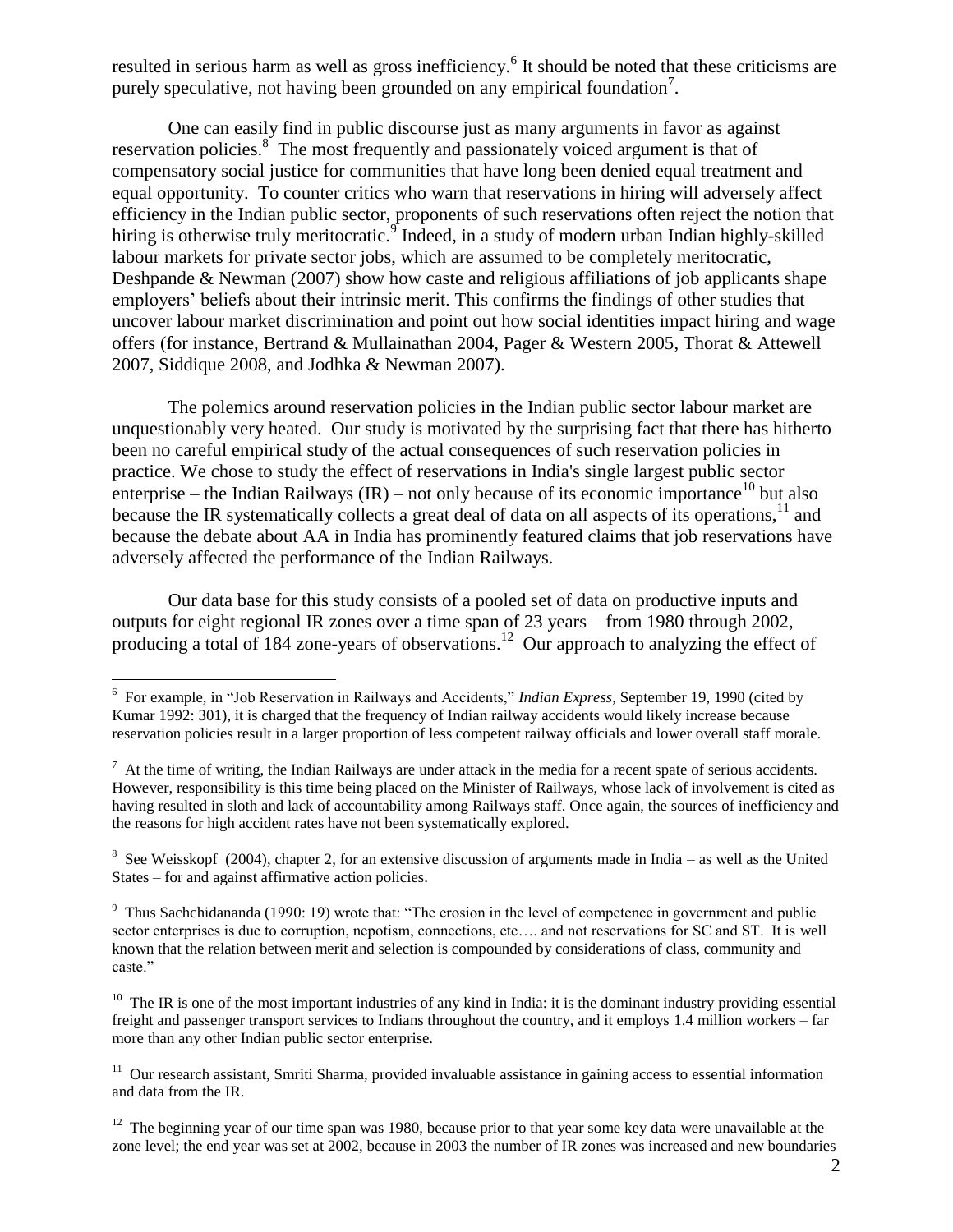reservations on productivity in the IR is twofold. First, we estimate a multifactor production function for the operations of the IR; and we assess the impact of reservations on productivity either by (a) introducing into the basic regression equation additional independent variables that reflect the extent to which the labour force was made up of AA beneficiaries or by (b) correlating residuals from the regression equation with measures of the proportion of AA beneficiaries in the labour force.<sup>13</sup> Recognizing the simultaneity problem that can arise in production function regressions, such that the level of inputs can be influenced by fluctuations in output demand or productivity shocks, we re-estimate the production function correcting for this.

As an alternative to traditional production function analysis, our second approach makes use of the non-parametric Data Envelopment Analysis (DEA) technique, which requires no *a priori* assumptions about the functional form of production relations and which allows for more disaggregation of input and output variables than is possible in production function analysis. DEA generates estimates of annual rates of change of total factor productivity, which we then regress on (or correlate with) variables hypothesized to affect productivity growth, notably the proportion of AA beneficiaries in total employment.<sup>14</sup>

Our key findings may be summarized as follows. Our production-function and dataenvelopment analyses provide no evidence in support of the claim by critics of AA that increasing the proportion of jobs filled by SCs and STs has an adverse effect on total factor productivity or its growth over time. Furthermore, some of the results of our analyses suggest that the proportion of professional and administrative jobs filled by AA beneficiaries is positively associated with productivity and productivity growth. This finding resonates very strongly with studies assessing the productivity impact of workforce diversity in the U.S., which have found either a positive or no effect of diversity on productivity, but no evidence of a negative effect (Barrington & Troske 2001).

It might be argued that there is a causal relationship running not only from the SCST percentage of IR employees to productivity, but also the other way round, which would compromise our empirical results. However, the latter direction of causation is simply inconsistent with the way in which IR employees are hired and promoted. It could also be argued that affirmative action is more likely to affect the quality than the quantity of railway output. But correlations between the accident rate – the only systematically available indicator of output quality – and the percentage of IR employees who are AA beneficiaries show a statistically significant negative relationship between the two.

The rest of the paper is organized as follows. In section 2, we briefly describe the Indian Railway system and discuss the way in which we have compiled the data available from the IR. In sections 3 and 4, we present our production-function and DEA analyses, respectively. In

came into effect. Throughout the period from 1980 to 2002 the IR was operating with nine zones; but we could include only eight of these zones in our analysis because insufficient data were available for one of them (the Northern Railway). No previous quantitative study of productivity in the IR, as far as we are aware, has been based on data disaggregated by zone.

 $\overline{a}$ 

 $13$  Estimation of production functions has been applied by economists to a great many industries in India (see Goldar 1997), and it lends itself to a relatively simple way of assessing quantitatively the impact of employment reservations.

<sup>14</sup> For a thorough explication of the DEA approach, see Ray (2004). We relied on Coelli (1996) as a guide to our use of the technique.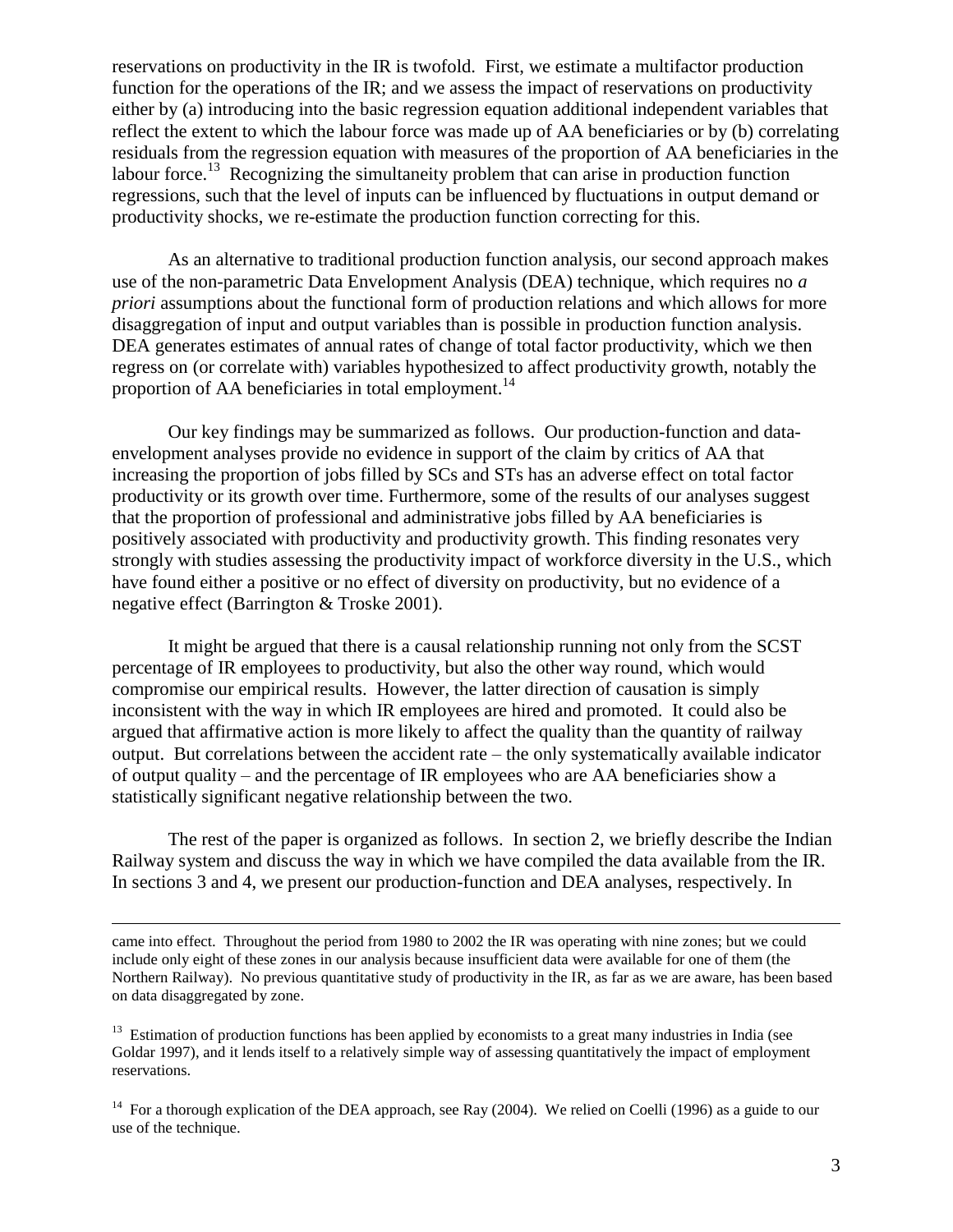sections 5 and 6, we address possible critiques of our work based in turn on reverse causality and on output quality. The concluding section 7 offers a glimpse into mechanisms that could possibly explain our results.

#### **2. An Overview of the Data**

 $\overline{a}$ 

As noted above, the IR is divided for administrative convenience into regional zones<sup>15</sup>. The number of zones in the Indian Railways increased from six to eight in 1951, nine in 1952, and finally 16 in 2003. The 9 zones in effect during the period 1952-2002 were: Central Railway (CR), Eastern Railway (ER), Northern Railway (NR), North-Eastern Railway (NER), North-East Frontier Railway (NFR), Southern Railway (SR), South Central Railway (SCR), South Eastern Railway (SER) and Western Railway (WR).

The IR as a whole in recent years has been operating about 9000 passenger trains, which transport 18 million passengers daily; its freight operations involve the transport of bulk goods such as coal, cement, foodgrains and iron ore. The IR makes around 65% of its revenues, and most of its profits, from the freight service; a significant part of these freight profits are used to cross-subsidize passenger service, enabling it to charge lower fares to consumers. During the period from 1980 to 2002, IR gross receipts (earned from passenger and freight traffic) grew consistently from 26 to 411 trillion rupees at current prices; this represents a fourfold increase at constant prices.

While total track kilometers in the Indian railway system increased modestly from 104,880 kms in 1980 to 109,221 in 2002, the percentage of electrified routes increased more rapidly, from just 7% to more than 20%. Coal had long been the main source of fuel for the IR; but by 2002 almost all IR's operations were fueled by more efficient (and less polluting) diesel or electric power. Since the 1980s there have also been significant technological improvements in the form of track modernization, gauge conversion, and upgrading of signaling and telecommunications equipment. And in the 1990s the IR switched from small freight consignments to larger container movement, which helped to speed up its freight operations.

In specifying the variables needed for our production-function and data-envelopment analyses, we sought as far as possible to make use of physical rather than value measures. We did so because the IR is not a profit-oriented enterprise. While it does seek to cover its costs, it has numerous politically-determined objectives – as reflected in the cross-subsidization of passenger by freight traffic – that make profitability a poor standard by which to evaluate IR performance, and that lead to pricing decisions that do not necessarily reflect the marginal cost or benefit of the commodity in question. In the following paragraphs, we describe in broad terms how we defined and measured the variables used in our analyses; further details, as well as sources of all the underlying data, are given in Appendix A.

**Output variables**. The output produced by the Indian Railways consists of passenger service and freight service, measured physically in terms of passenger-kilometers (PK) and net tonne-kilometers (NTK), respectively. For both passenger and freight service, the IR also provides data on revenues from each type of passenger rail service and each type of transported

<sup>&</sup>lt;sup>15</sup> The information contained in the first three paragraphs of this section is based on Government of India, Ministry of Railways, Directorate of Economics and Statistics (2008), Key Statistics (1950-51 to 2006-07), and Government of India, Ministry of Railways (annual), Appropriation Accounts, Annexure G.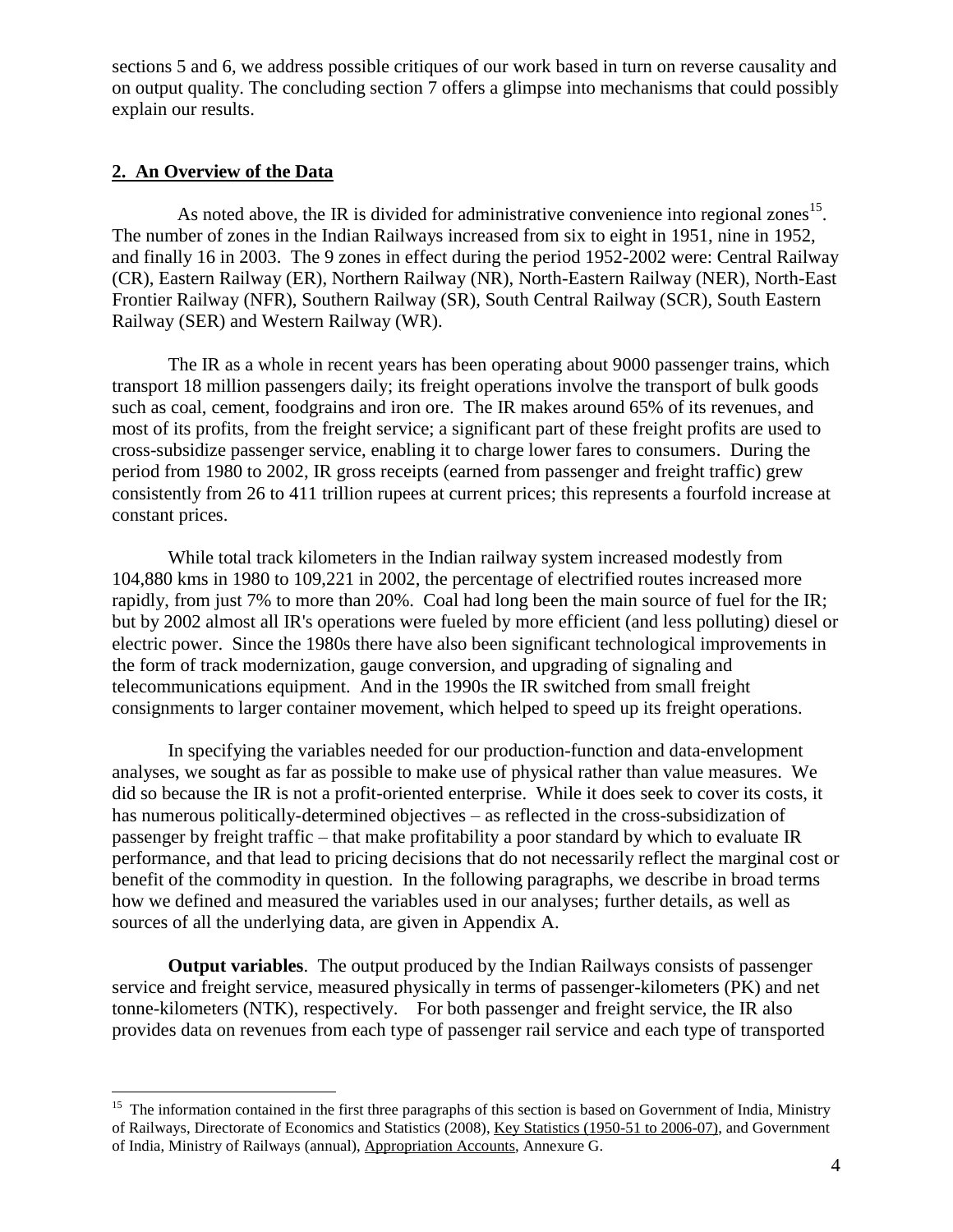commodity. All of the data are available in annual time series for each zone as well as for all-India.

We first generated time series indices for total passenger output and total freight output from underlying time series for passenger and freight transport of different types. We then generated time series indices for total railway output by weighting the indices for total passenger output and total freight output according to their percentage of total railway revenue generated. The construction of the final zonal indices was done so as to reflect the scale differences between zones.

Although we believe that the above measures of railway output, based on physical measures, are superior to any value measures of railway output, we do recognize that industry outputs are most often measured in terms of gross revenue or value added. We therefore compiled data on railway revenue at current prices and deflated these data to obtain an alternative constant price time series for total railway revenue. We could not work with the value added variable since we did not have data on non-fuel material inputs.

**Labour variables**. The Indian Railways hire workers in four different labour categories: categories A and B include administrative officers and professional workers; category C includes semi-skilled and clerical staff; and category D includes relatively unskilled attendants, peons and cleaning staff. The total employment figures provided by the IR serve as raw measures of the overall volume of labour input, but they fail to reflect changes in the average quality of labour that result from changes in the category-composition of the labour force. We posit that the average quality of labour improves to the extent that the category-composition of jobs (the pattern of A+B, C and D employment) shifts in the direction of a greater proportion of higherskilled jobs and a lesser proportion of lower-skilled jobs. In order to take account of the effects of changes in the average quality of labour over time, we constructed time series indices for a new variable measuring the volume of "effective labour" input for each zone (and for all-India).

In addition, we needed to work with labour input measures that distinguish AA beneficiaries from other employees. The IR provide data on the number of employees, in each category of employment, who declare themselves to belong to a Scheduled Caste or Tribe. Such a declaration is necessary for an SC or ST applicant to avail of reservations, and it is otherwise made only by some low-level employees.<sup>16</sup> The available data on  $SC+ST$  (SCST henceforth) employment in the high-skilled categories A and B are therefore accurate measures of the corresponding number of AA beneficiaries, because almost all SC or ST candidates who attain A and B positions owe their employment or promotion to the reservations policy.<sup>17</sup> On the other hand, the figures on SCST employment in the lower-skilled categories C and (especially) D over-estimate the number of AA beneficiaries, because many self-declared SCST employees would have been hired even in the absence of reservations.

 $\overline{a}$ 

<sup>&</sup>lt;sup>16</sup> An overwhelming percentage of the cleaning staff belongs to a formerly untouchable caste, whose traditional occupation has been cleaning. Given the stigma attached to being identified as an SC, those SC candidates who do not wish to avail of reservations typically do not declare themselves as SCs. However, cleaners are already stigmatized because of the "unclean" nature of their work, and thus many of them have no reluctance in identifying themselves as SC, irrespective of whether they occupy reserved seats. The IR provide figures separately for cleaners (part of Category D), and the percentage of those who declare themselves to be SC/ST is far higher than 22.5%.

<sup>&</sup>lt;sup>17</sup> The difference between the cut-off scores required (in preliminary exams and in main papers) for applicants to qualify for reserved-category and for general-category A+B positions in the Indian Railways has been decreasing over time; so it is likely that over time the number of SC and ST candidates who succeed in occupying A+B positions without availing of reserved seats has slowly been increasing.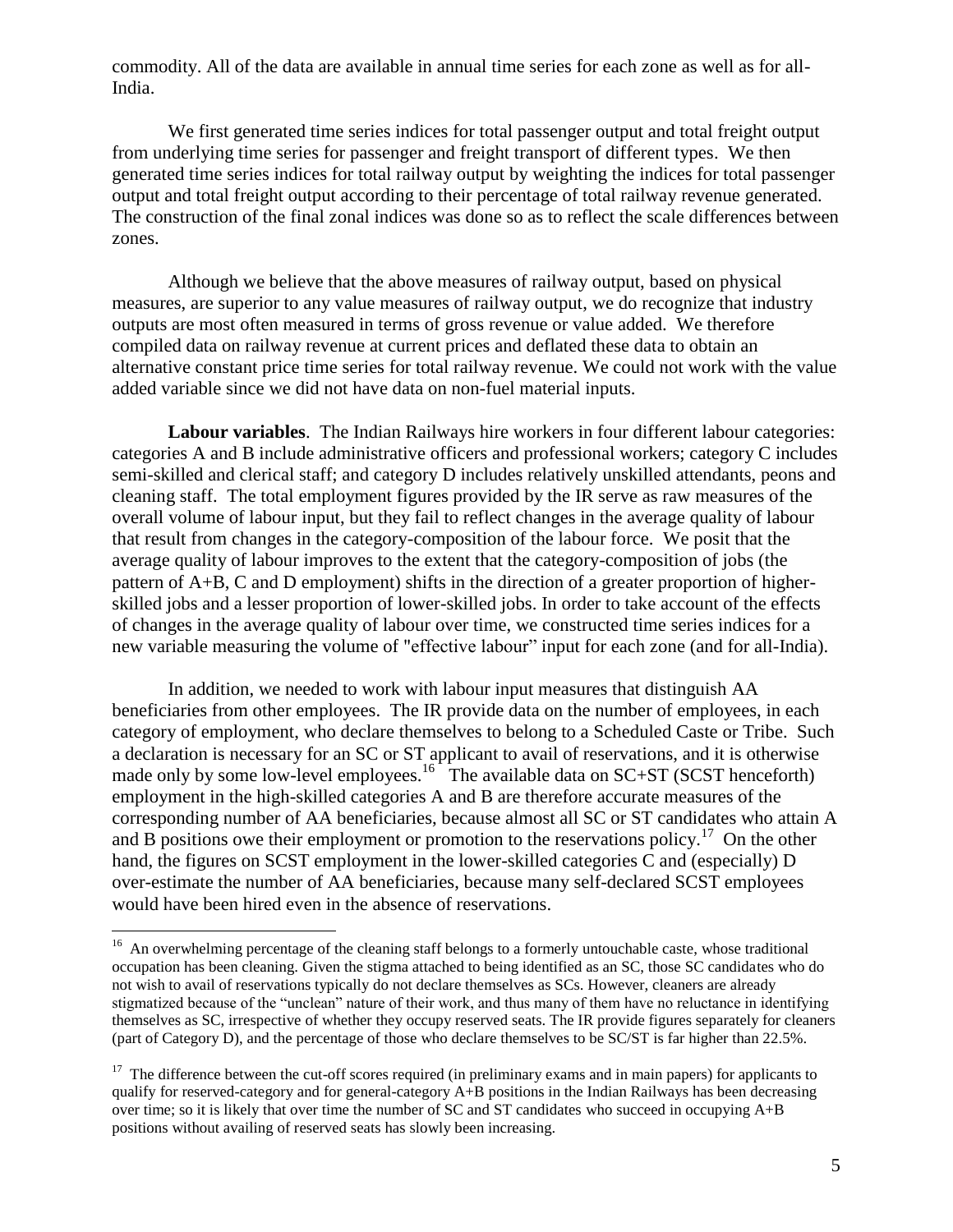The ultimate objective of our quantitative analysis is to examine the effect of AA in the labour market on measures of productivity. Toward this end, in both the production-function and the data envelopment analyses, we worked with two measures of the SCST proportion: the first is the ratio of SCST employees to total employees in all labour categories (A, B, C, D), and the second is the ratio of SCST employees to total employees in labour categories A+B only. As discussed in the previous paragraph, the latter variable is more accurate in measuring the proportion of AA beneficiaries. When we examined graphs of each of the 8 zonal time series for the SCST proportions, however, we discovered that there were some distinctly outlying observations that appear to have been subject to measurement error. We, therefore, generated a second set of pooled time series with roughly a dozen questionable observations dropped from the full set of 184 observations.

**Capital variables**. The IR distinguishes between three types of capital stock – structural engineering, rolling stock, and machinery & equipment – and makes available annual currentprice data on book value and gross investment for each type of capital, going back to 1966 for each zone and to 1952 for all-India. We chose to work with estimates of gross rather than net capital stock, because measures of net capital stock decline in value as the number of its productive future years decline, whereas measures of gross capital stock tend to be proportional to the capital value actually consumed during a given year. Book value data on capital stock are notoriously poor measures of the value of capital inputs, because they aggregate annual additions to capital stock that are valued at different prices every year; so we made use of the perpetual inventory method (Christensen and Jorgenson, 1969) to generate time series of constant-price gross capital stock of each type.

Constant-price gross capital stock measures that are calculated as in the previous paragraph do have one important shortcoming, in that they fail to reflect the extent to which embodied-in-capital technological progress increases the productive potential of a piece of constant-price capital stock from year to year. Just as we sought to adjust a raw measure of labour input (employment) to take account of changes in labour quality associated with the category-composition of labour in generating a better measure (volume of effective labour), so we found it desirable to adjust our raw measure of capital input (constant-price gross capital stock) to take account of changes in capital quality associated with the age structure of capital to generate a better measure that we call "effective capital input." We based these calculations on the assumption that a unit of constant price gross investment loses 1% of its productive value for each year elapsed since it was created.<sup>18</sup>

**Material input variables**. The main material input used by a railway system is fuel. Using standard conversion factors to convert all the measures of fuel in physical terms into their equivalent in coal-tonnes, we compiled time series of total coal-tonnes of fuel input for each zone and for all-India from 1980 through 2002.

In the case of fuel input, as with capital and labour inputs, we saw reason to generate a second, more nuanced variable to take account of changes in fuel quality associated with changes in the proportions of different kinds of fuel utilized by the IR. In particular, diesel- and electricity-powered locomotion is significantly more efficient than locomotion powered by other fuels, because it enables greater acceleration, allows for easier maintenance, and generates less

<sup>&</sup>lt;sup>18</sup> We also repeated the estimation with a 2 percent capital obsolescence fraction, and that did not change our basic results.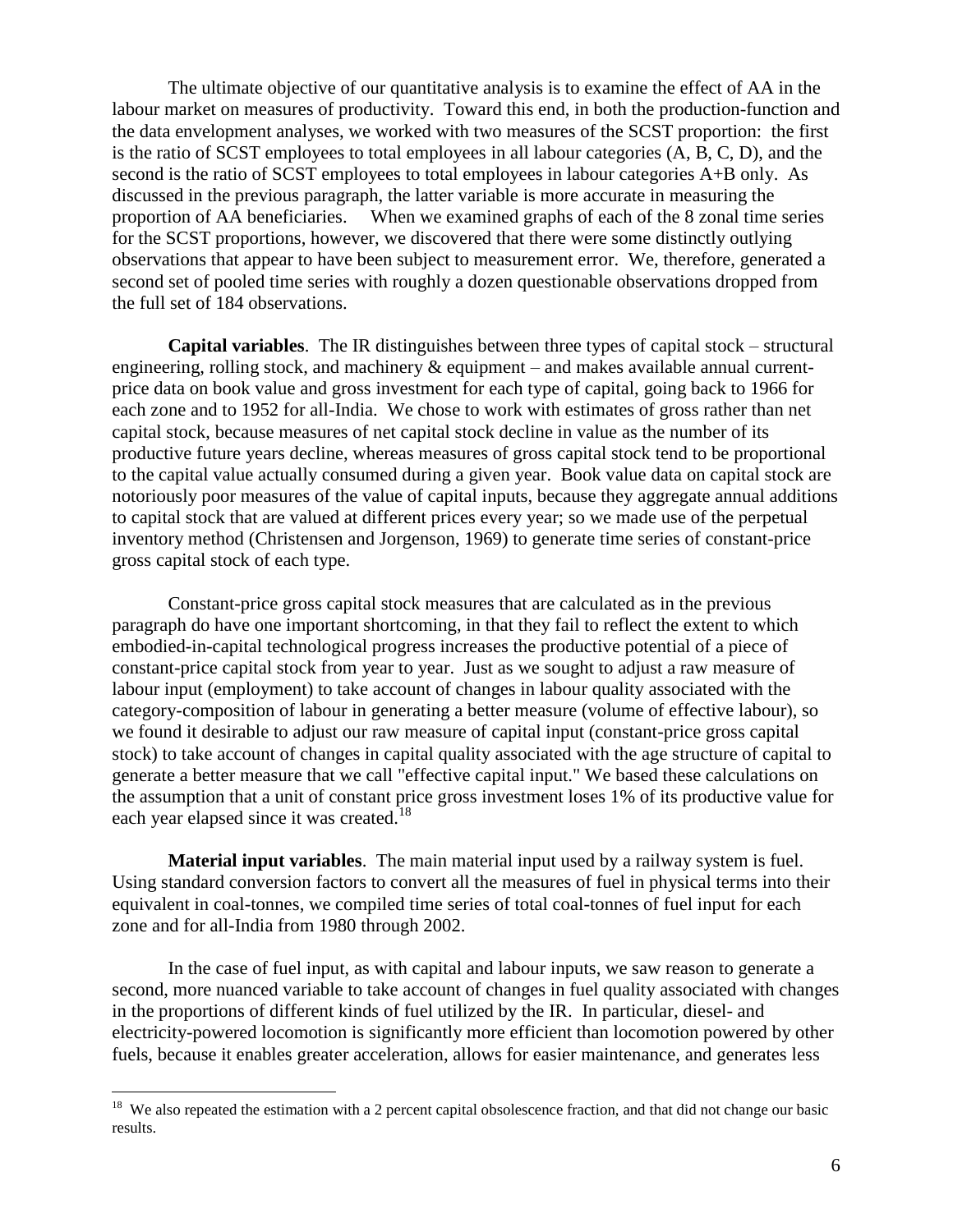pollution.<sup>19</sup> We sought therefore to construct an index of "effective fuel" that would take account of the extent to which locomotion is powered by the more efficient fuels.

## **3. Production Function Analysis**

Although 22.5 percent of jobs in the IR are reserved in principle for SCST members, the actual percentage of SCST employees varies a lot by type of job, by zone and by year, because of the failure to fulfill quotas (in the case of high-level jobs) and the higher percentage of SCs in low-level jobs, as explained in the previous section. The variation in SCST employee proportions facilitates econometric estimation of the impact of SCST employees on productivity.

Using the variables described earlier,<sup>20</sup> we estimated log-linear Cobb-Douglas production functions of the following form. 21

ln (output) =  $\beta_0 + \beta_1$  ln (capital stock) +  $\beta_2$  ln (labour) +  $\beta_3$  ln (fuel) +  $\beta_4$  time + u

where time was introduced to capture the effect of technical change and u is the composite error term that captures both zone-specific and random effects. Our panel is a balanced macro panel, with the number of zones  $(N) = 8$  being less than the number of time periods  $(T) = 23$ . We used fixed effects (FE) estimation, in order to account for zone-specific unobservable factors.<sup>22</sup> As a robustness check, we also ran the Prais-Winsten estimation procedure to correct for autocorrelation, heteroskedasticity and cross-sectional dependence; the results reported in Appendix B, Tables B-2a and B-2b support our main conclusions about the effect of the percentage of SCST employees on productivity.

We carried out a variety of different regression runs, which varied in terms of the variables included in the specification of the production function and/or the ways in which those variable were measured. Our runs varied along the following dimensions:

1. Which dependent variable we include in the regression: a physical measure, total output (q), or a value measure, total revenue (r). We believe that 'q' is the more reliable measure, because 'r' is dependent on pricing decisions and the IR, as a quasi-monopoly, does not set prices competitively.

2. Which measure of the three inputs we use as independent variables in the regression: the adjusted measures of effective labour (el), effective capital stock (ek), and effective fuel (ef); or the raw measures of total employment (1), unadjusted capital stock  $(k)$ , and unadjusted fuel  $(f)$  –

<sup>&</sup>lt;sup>19</sup> Pollution from coal, coke and wood used in steam engines has adverse effects on railway employees and <sup>19</sup> passengers as well as on the countryside.

 $20$  The underlying data on which the figures are based are described in Appendix A; both the all-India and the zonal time series data are available from the authors on request.

<sup>&</sup>lt;sup>21</sup> We also estimated a translog production, but the estimates indicated a poor fit: most of the coefficients were not significant; the coefficients associated with the inputs did not satisfy monotonicity, and the estimated equation displayed high multicollinearity. We estimated the function using the actual values of the variables as well as the normalised values (around the mean), and both specifications displayed similar problems.

 $22$  The Hausman test in our case was inconclusive, but we ran the random effects GLS specification, with correction for autocorrelation, cross-sectional dependence and heteroskedasticity, to confirm that our FE results are not overturned. These runs are not reported in the paper but are available from the authors upon request.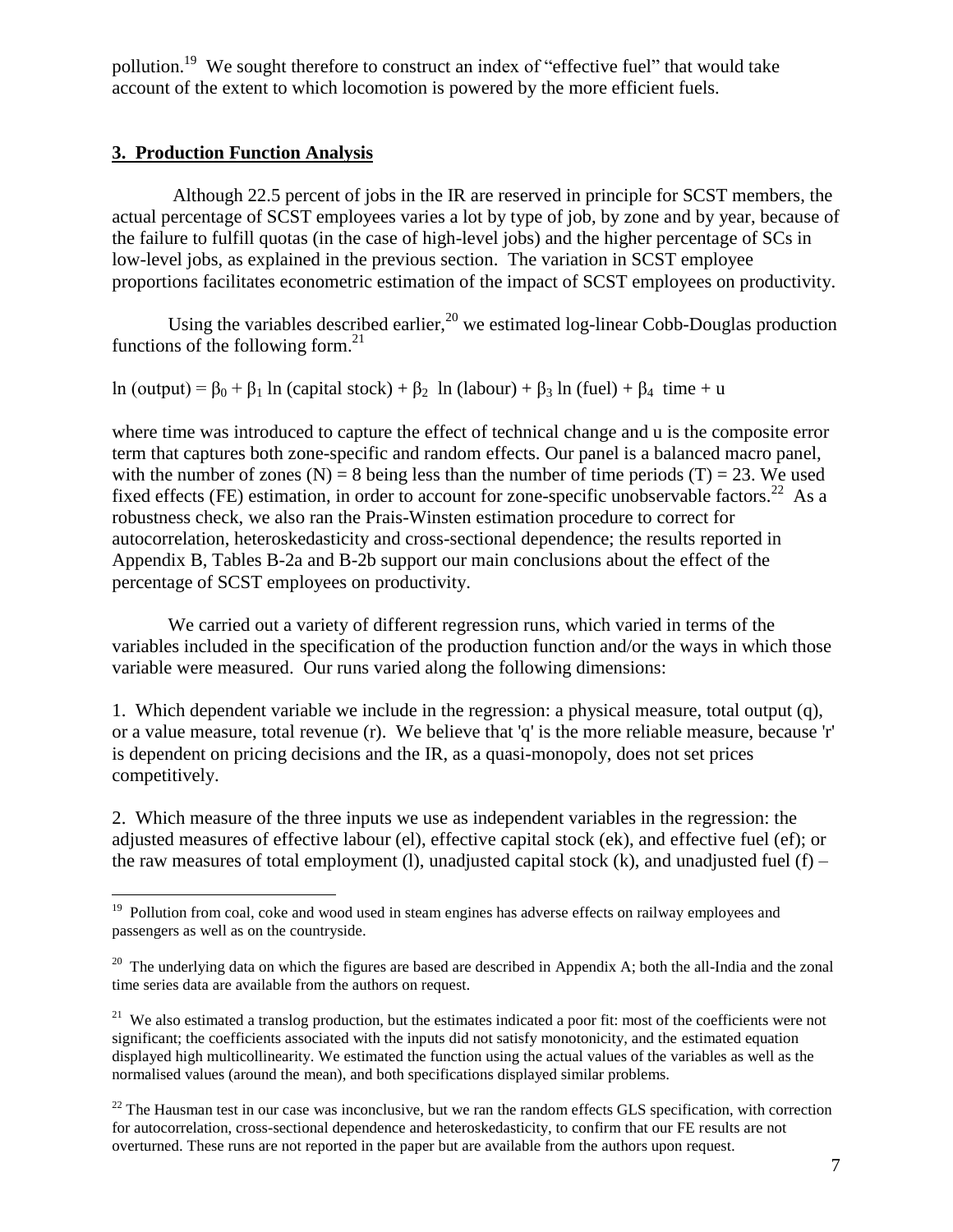which in our view are considerably less accurate, because they fail to take account of differences in quality between different subcategories of each input.

3. Whether we include or exclude a variable representing the percentage of SCST employees among all employees ("%SC\_ALL"), or alternatively the percentage of SCST among category A+B employees ("%SC\_AB"), as an independent variable in the regression equation. If such a variable is excluded, we correlate '%SC\_ALL' or '%SC\_AB' with residuals from the regression.

4. Whether to include all 184 zone-year observations that we compiled, or to exclude zone-years in which the figures we had for the variable representing an SCST percentage of employees were highly questionable We found 15 observations of '%SC\_ALL' that were highly questionable, and 12 observations of '%SC\_AB' that were highly questionable (mostly for different zone-years in the two cases). We believe that the regressions and correlations in which the questionable zone-years are excluded provide more reliable results.

Thus we estimated the following specifications:

Specification 1: ln q on ln ek, ln el, ln ef, t Specification 2: ln q on ln k, ln l, ln f, t Specification 3: ln r on ln ek, ln el, ln ef and t Specification 4: ln r on ln k, ln l, ln f and t Specification 5a: ln q on ln ek, ln el, ln ef, %SC\_ALL, and t Specification 5b: ln q on ln ek, ln el, ln ef, %SC\_AB and t

In the case of specifications 1-4, the regression residuals were correlated first with '%SC\_ALL' and %SC\_AB' (including all zone-year observations) and then with '%SC\_ALLx' and '%SC\_ABx' (excluding the questionable zone-year observations). In the case of specifications 5a and 5b, the regressions were run first with all zone-year observations included and then with the questionable zone-years excluded; the latter runs were labeled 5ax and 5bx.

For the reasons given under points #1, #2 and #4 above, we believe that our most reliable specifications are 1, 5ax and 5bx. Nonetheless, to assure readers of the robustness of our findings, we report the results of all specifications of our FE regression runs in Appendix B, Table B1. One can see that the coefficients on the independent variables fluctuate within a fairly narrow band when the dependent variable is ln q, and they do the same when the dependent variable is ln r. For specifications 1 through 4, the residuals were correlated with the four alternative measures of SCST percentages, as discussed above. None of these correlations were found to be significant. In the case of specification 5bx, '%SC\_ABx' (included as a separate independent variable) was found to have a positive and significant impact on total output.

#### **The Simultaneity or Endogeneity Problem**

In our production function analysis up to this point, we have estimated a technological relationship in which outputs are a function of inputs, ignoring possible variation in the demand for inputs resulting from productivity shocks associated with fluctuation in the demand for output. This approach fails to take account of possible correlation between input levels and productivity due to the fact that firms generally respond to changes in productivity by changing their usage of factor inputs. Because input levels may be correlated with unobserved productivity shocks, our independent variables may be correlated with the error term, which would result in biased OLS estimates of the production function. This is known as the simultaneity problem or the endogeneity problem in production function estimation.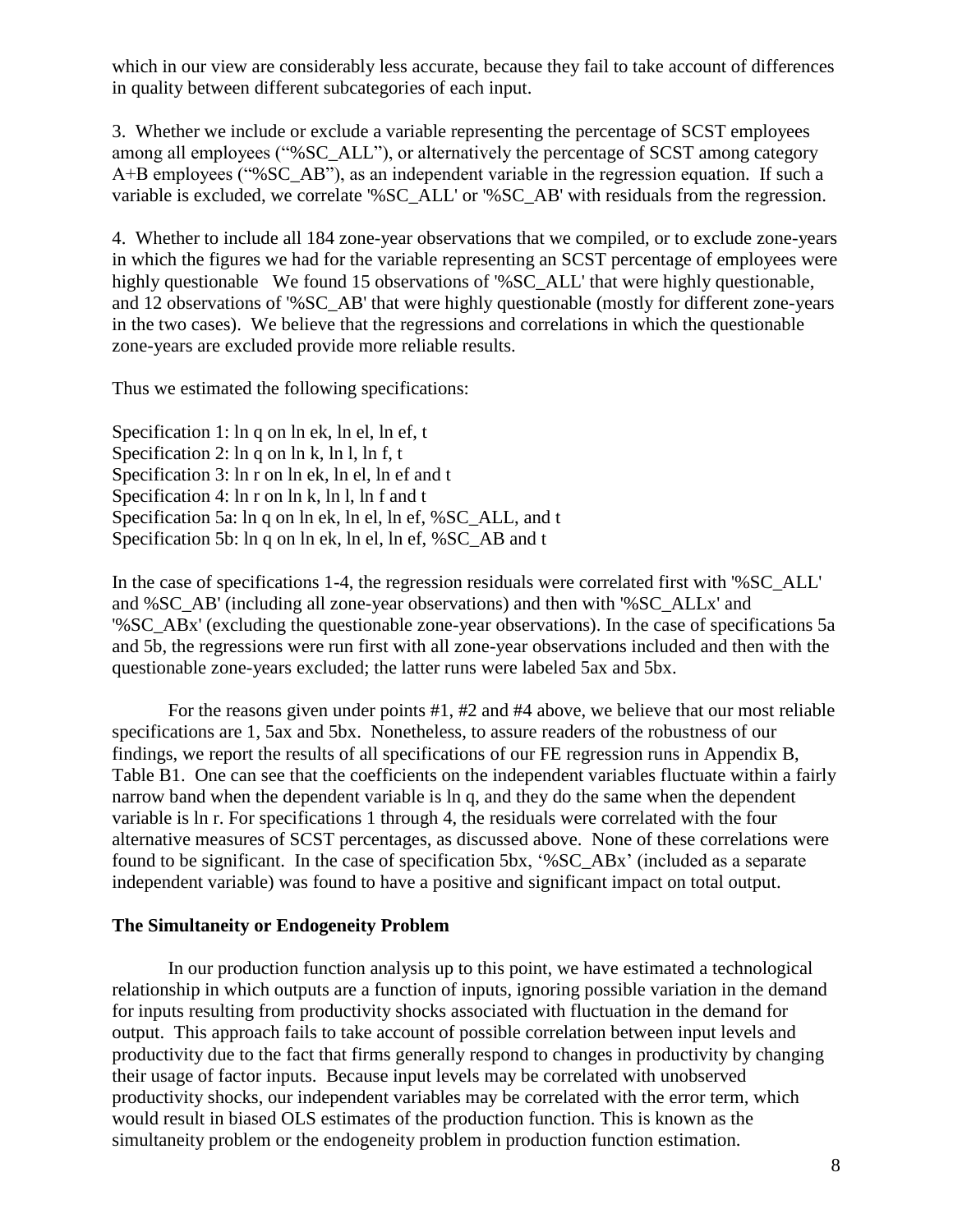Many alternatives to OLS have been proposed to address this problem; for instance, Olley & Pakes (1996) have derived conditions under which use of an investment proxy variable eliminates variation in the error term that could be related to unobserved productivity shocks. Levinson & Petrin (2003) (Lev-Pet henceforth) modify this approach by using intermediate inputs rather than investment as a proxy, since this has some advantages over the Olley & Pakes method. In particular, it is less costly to adjust material inputs than investment in response to productivity shocks and, unlike investment, material inputs are always non-zero. Intermediate inputs are thus considerably more sensitive to productivity changes, and their use as a proxy is more likely to control for variation in the error term due to unobserved productivity shocks.

A detailed exposition of the Lev-Pet method can be found in their paper; here we summarize the essence of their method. Their estimation method takes account of unobserved productivity shocks by treating the error term of a standard production function regression equation as the sum of two components – a transmitted productivity component and an error term uncorrelated with input choices. They show that, under the reasonable assumption that the demand function for an intermediate input is monotonically increasing in the unobserved productivity component, that demand function can be inverted. This allows one to model the unobserved productivity component as a function of an intermediate input variable and a state variable such as capital stock.

The residual that emerge from a Lev-Pet regression represents the error component of output, after accounting for all independent variables as well as time. Thus we can correlate the residuals from such regressions with SCST percentages of the labour force, in the same ways that we did for our FE regressions, in order to analyze the effect of varying percentages of SCST labour on productivity levels.

Table B-3 in Appendix B shows the entire set of results of our Lev-Pet estimations. This table reveals that in specifications 2-4 and 5ax there is a coefficient of exactly 1 on capital, and in specification 5bx there is a coefficient of exactly 1 on fuel. The literature on Lev-Pet indicates that specifications where the coefficients of capital and fuel turn out to be exactly 1 should be discarded. We therefore have three usable specifications – those numbered 1, 5a and 5b. Specification 1 gives us a statistically significant positive correlation between the regression residuals and %SC\_ABx – our best SCST variable. Specification 5a gives us a negative but insignificant coefficient on %SC\_ALL – our least reliable SCST variable; and specification 5b gives us a positive but insignificant coefficient on %SC\_AB – our second-best SCST variable. The results from the usable specifications give no support for a negative effect of SCST employment on productivity, and some support for a positive productivity effect of the SCST percentage of workers in A+B jobs.

In Table 1 [NEAR HERE] we bring together the results from the three usable specifications of our Lev-Pet regression, which correct for simultaneity bias as well as the results from the three most reliable specifications of our FE regressions, which account for zone-specific unobservable factors. Table 1 illustrates our findings succinctly. *All of our production function results, taken together, clearly reject the hypothesis that higher proportions of SC&ST employees in A and B jobs contribute negatively to productivity levels in the Indian Railways. Indeed, they provide some evidence that higher proportions of SC&ST employees in A and B jobs – predominantly beneficiaries of affirmative action -- contribute positively to Indian Railway productivity.*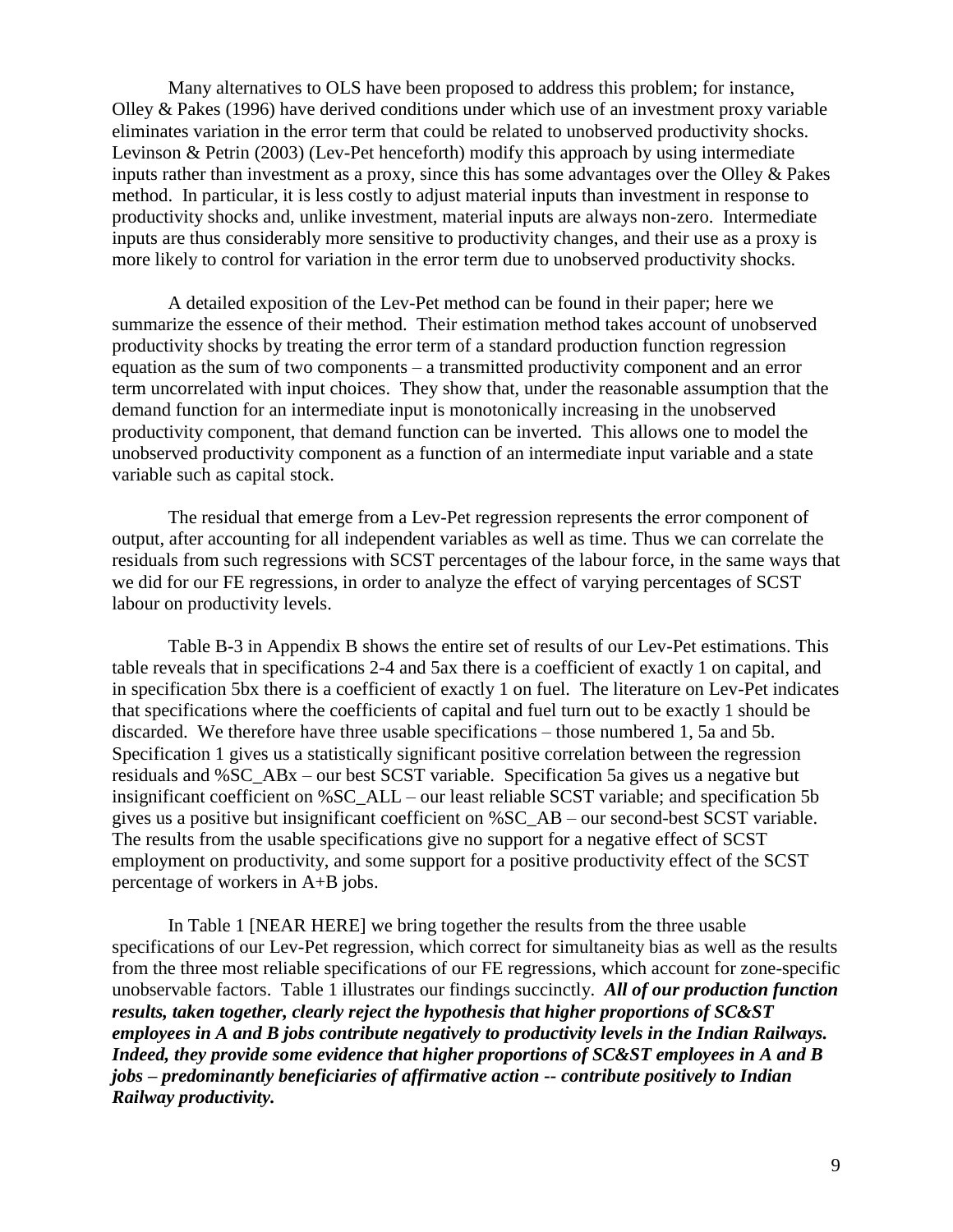|                  | Lev-Pet  | Lev-Pet  | Lev-Pet  | <b>FE</b>        | <b>FE</b> | <b>FE</b> |
|------------------|----------|----------|----------|------------------|-----------|-----------|
|                  | (1)      | (5a)     | (5b)     | (1)              | (5ax)     | (5bx)     |
|                  |          |          |          |                  |           |           |
| Constant         |          |          |          | $-4.49$          | $-4.50$   | $-2.63$   |
|                  |          |          |          | (10.31)          | (0.07)    | (10.42)   |
| ln ek            | 0.88     | 0.93     | 0.79     | .074             | 0.11      | 0.003     |
|                  | (0.37)   | (0.39)   | (0.44)   | (0.50)           | (0.44)    | (0.47)    |
| ln el            | 0.18     | 0.18     | 0.22     | 0.41             | 0.35      | 0.39      |
|                  | (0.56)   | (0.46)   | (0.46)   | (0.31)           | (0.26)    | (0.29)    |
| ln ef            | 3.04E-38 | 4.37E-30 | 5.18E-35 | 0.021            | 0.016     | $-0.005$  |
|                  | (0.41)   | (0.438)  | (0.42)   | (0.12)           | (0.13)    | (0.11)    |
| time             |          |          |          | 0.05             | 0.04      | 0.04      |
|                  |          |          |          | (0.02)           | (0.02)    | (0.19)    |
| %SC ALL          |          | $-0.19$  |          |                  |           |           |
|                  |          | (0.94)   |          |                  |           |           |
| %SC ALLx         |          |          |          |                  | $-0.46$   |           |
|                  |          |          |          |                  | (0.54)    |           |
| %SC AB           |          |          | 0.32     |                  |           |           |
|                  |          |          | (0.93)   |                  |           |           |
| %SC ABx          |          |          |          |                  |           | 0.87      |
|                  |          |          |          |                  |           | (0.32)    |
| corr             |          |          |          |                  |           |           |
| %SC ALL          | $-0.02$  |          |          | $-0.01$          |           |           |
| corr<br>%SC ALLx | $-0.05$  |          |          | $-0.04$          |           |           |
| corr             |          |          |          |                  |           |           |
| %SC AB           | 0.12     |          |          | $-0.07$          |           |           |
| corr             |          |          |          |                  |           |           |
| %SC ABx          | 0.19     |          |          | $\boldsymbol{0}$ |           |           |

#### **Table 1: Production Function Estimates**

Note: The full definition of each variable and the specifications of each regression are listed on p.8. In the case of the Lev-Pet estimation method, the constant term and the time variable are incorporated into an earlier stage of the analysis and thus do not appear in the production function regression.

Standard errors are in parentheses. Figures in bold are significant at 5%.

#### **4. Data Envelopment Analysis**

As explained in section 2, we also tried an alternative approach to investigate the impact of AA on productivity in the Indian Railways: a two-stage procedure in which the first stage was the use of the non-parametric method called Data Envelopment Analysis (DEA) of productivity changes and the second stage was an econometric analysis of factors potentially influencing those productivity changes. DEA allows one to analyze productivity in the context of a pooled data set of time series data on inputs and outputs for multiple production units within a given industry. It does not require specification of any particular functional relationship between input and output variables; and it allows one to work with more than one output variable as well as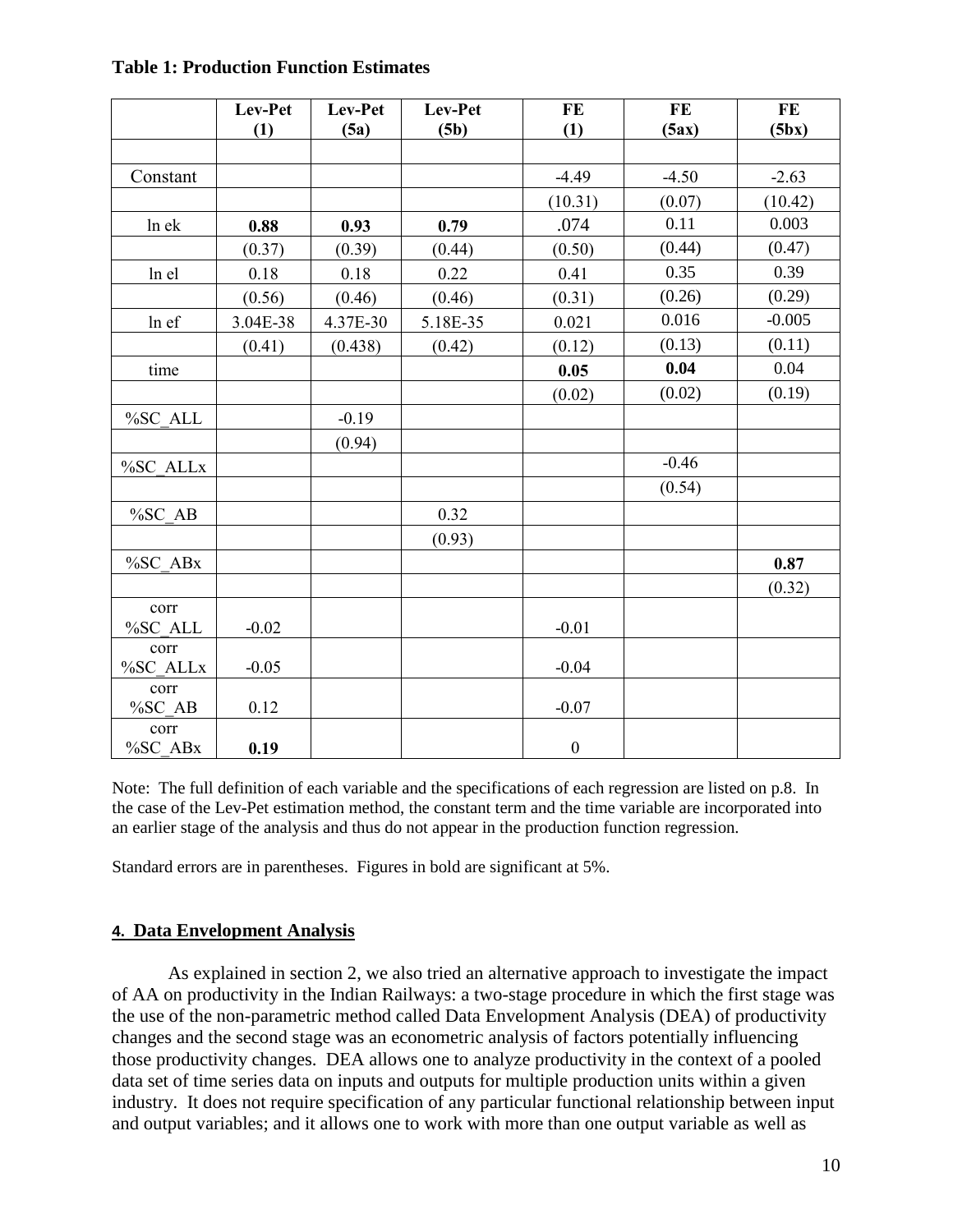multiple input variables. Essentially, it fits a frontier, representing technical efficiency, enveloping the outermost data points. Because the frontier is generated from the data, it is not based on stochastic processes and therefore does not produce any measures of the statistical significance of the results obtained.

For the first stage of our alternative approach we tried two different variants. In Variant One, we initially used DEA to estimate annual changes in total factor productivity ("∆TFP, henceforth") from 1980-81 to 2001-2002 in each railway zone, taking into account two output variables (passenger transport and freight transport) and eight input variables (employment in each of the four labour categories A, B, C, and D; constant-price gross capital stock of each type – structural engineering, rolling stock, machinery & equipment; and total fuel input (in coaltonnes). Then for the second stage we sought to explain our estimated ∆TFP values (for each zone and pair of years) in terms of several variables that appeared likely to influence annual total factor productivity change. The independent variables consisted of three that were designed to capture the quality of the three types of inputs (labour, capital, and fuel) and one to reflect the scale of production. For labour quality we used %SC\_AB or %SC\_ABx, since our primary focus is on the impact of SCST as opposed to other labour on productivity;  $^{23}$  for capital we used the average vintage of gross capital stock (of all types); and for fuel we used fuel quality (the share of coal-tonnes of fuel accounted for by diesel oil and electricity). For the scale of production, we used our aggregated measure of total railway output. We regressed the estimated values of ∆TFP (from year 't' to year 't+1') on the four independent variables (measured in year 't'), thus pooling 22 time series observations for each zone. Since we were dealing with panel data again, we conducted the tests for choosing between RE/FE and serial correlation; this time the tests indicated the use of FE estimation with no significant presence of serial correlation.

Subsequently we undertook a slightly different variant (Variant Two) of our alternative approach. For the first stage we did a new DEA run in which we used the "effective" measures of the capital stock and fuel input variables instead of the unadjusted "raw" measures of the first variant. In other words, we incorporated the 'quality" of the capital stock and fuel inputs into the first stage of the analysis, making it unnecessary to consider them in the second stage. For the second stage of this variant we simply correlated the estimated ∆TFP values (from year 't' to year 't+1') from the first stage with the various SCST variables (measured in year 't').<sup>24</sup>

For each of the variants of our two-stage DEA-based approach we undertook two separate analyses – one including observations for all eight zones, and the other including observations for seven zones, excluding the NFR zone. The reason for excluding this zone is that the figures for NFR constant-price gross rolling stock indicated a substantial and implausible decline throughout the period 1980-2002; in no other zone did we encounter such an implausible trend for any variable.<sup>25</sup> All of the first-stage and second-stage results we obtained for each DEA variant are available on request from the authors.

 $\overline{a}$ 

 $23$  Since DEA analysis permits us to use four separate labour input variables for the four different labour categories, there is no need to adjust for the category-composition of labour – as we had to do in our production-function analysis.

 $24$  Thus in the second variant we also dropped from consideration the possible effect of the scale of production, which had proven insignificant in the results for the first variant

 $25$  We chose not to exclude the NFR zone from our production-function analyses, because then we were using a single aggregate capital stock variable for capital input – and it showed substantial and plausible growth over the period from 1980 to 2002.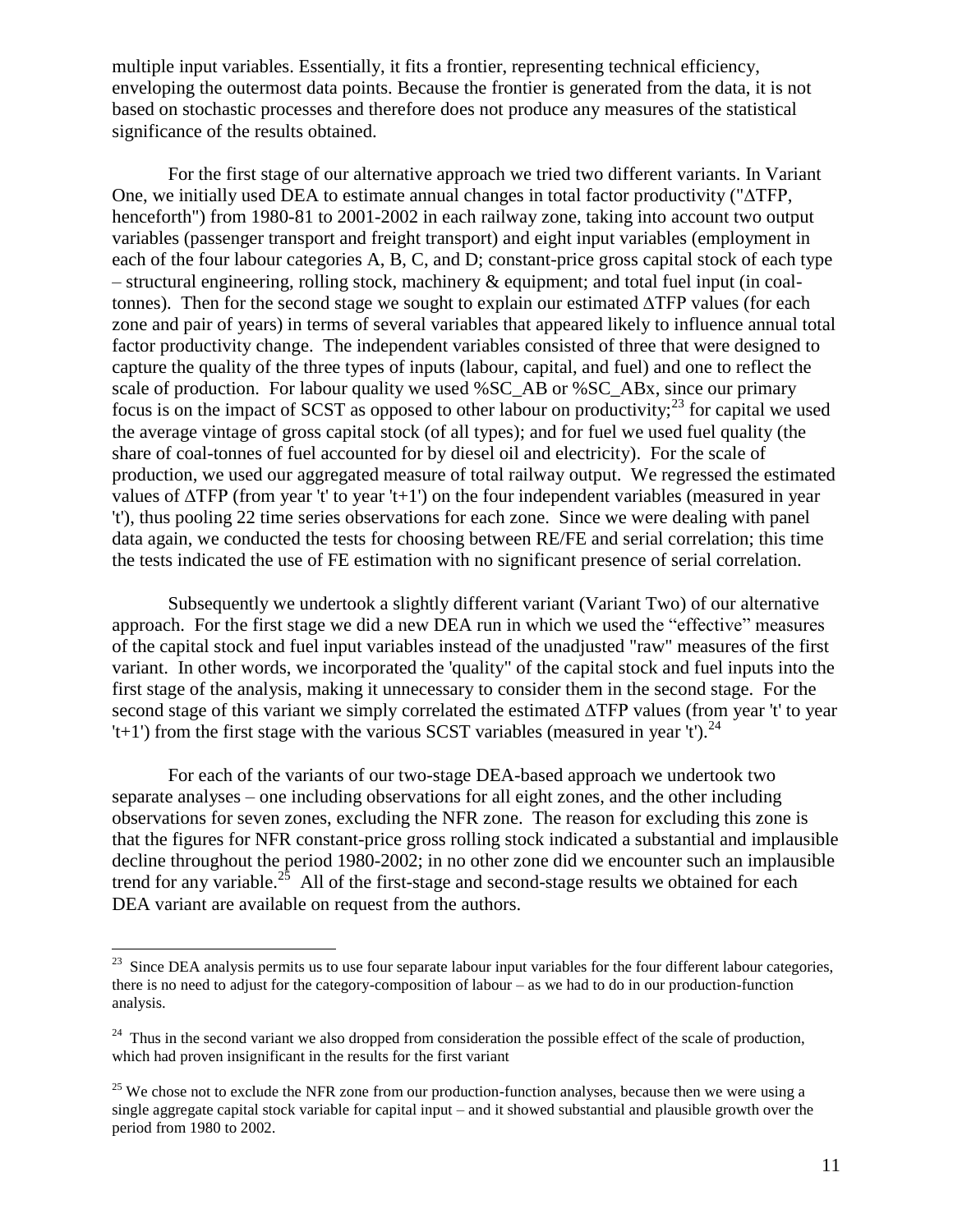The key results of our DEA-based analyses are those that indicate the extent to which total factor productivity change (∆TFP) is associated with the employment percentages of SCST employees – variously measured by the SCST percentage of total employment ("%SC\_ALL") and the SCST percentage of A+B-category employment ("%SC\_AB"), or the same measures when highly questionable observations have been excluded ("%SC\_ALLx" and "%SC\_ABx"). In the case of our first variant, using raw measures of capital stock and fuel inputs and undertaking a second-stage regression analysis of ∆TFP, the association is given by the estimated coefficient on the SCST variable. In the case of the second variant, using effective measures of capital stock and fuel inputs, the association is given by the correlation of ∆TFP with the SCST variable. The key results we obtained are given in Table  $2^{26}$ 

|          |         | Variant #1 | Variant #2 |         |  |  |
|----------|---------|------------|------------|---------|--|--|
|          | 8 zones | 7 zones    | 8 zones    | 7 zones |  |  |
|          |         |            |            |         |  |  |
| %SC_ALL  | 0.2     | 0.32       | 0.1        | 0.02    |  |  |
|          | (0.32)  | (0.22)     | (0.171)    | (0.788) |  |  |
|          |         |            |            |         |  |  |
| %SC_ALLx | 0.24    | 0.4        | 0.13       | 0.1     |  |  |
|          | (0.38)  | (0.26)     | (0.096)    | (0.213) |  |  |
|          |         |            |            |         |  |  |
| %SC AB   | $-0.03$ | 0.12       | 0.13       | 0.17    |  |  |
|          | (0.3)   | (0.18)     | (0.079)    | (0.028) |  |  |
|          |         |            |            |         |  |  |
| %SC_ABx  | 0.01    | 0.21       | 0.15       | 0.24    |  |  |
|          | (0.44)  | (0.27)     | (0.049)    | (0.004) |  |  |

**Table 2: Association of ∆TFP with SCST variables**

Note: Figures in parentheses under variant #1 are standard errors; figures in parentheses under variant #2 are p-values. Figures in bold are significant at 5%.

 Table 2 indicates that, under Variant One, the 2nd-stage regression runs to explain ∆TFP yielded positive coefficients on the SCST variables in all but one of the 8 cases, but no coefficient was even close to being significant at 5%. The correlations under Variant Two are all positive, though the in 5 of the 8 cases they were not significant at 5%. *There is clearly no support here for the claim that higher proportions of SC&ST employees result in slower growth in total factor productivity.*

Under Variant Two, significant positive correlations with ∆TFP were obtained for %SC\_ABx in the 8-zone case and for both %SC\_AB and %SC\_ABx in the 7-zone case. In particular, the correlation in the case of %SC\_ABx in the 7-zone case is 24% and the p-value just .4%, reflecting a remarkably high level of significance. This is especially noteworthy because \*we have every reason to believe that the results of 7-zone runs are more reliable than the results of 8-zone runs, and that the %SC\_ABx tests are more reliable than the %SC\_AB tests, because

<sup>&</sup>lt;sup>26</sup> The results for variant #1 are based on 2nd-stage regressions excluding the scale of production variable, whose estimated coefficient value proved to be quite insignificant under most specifications.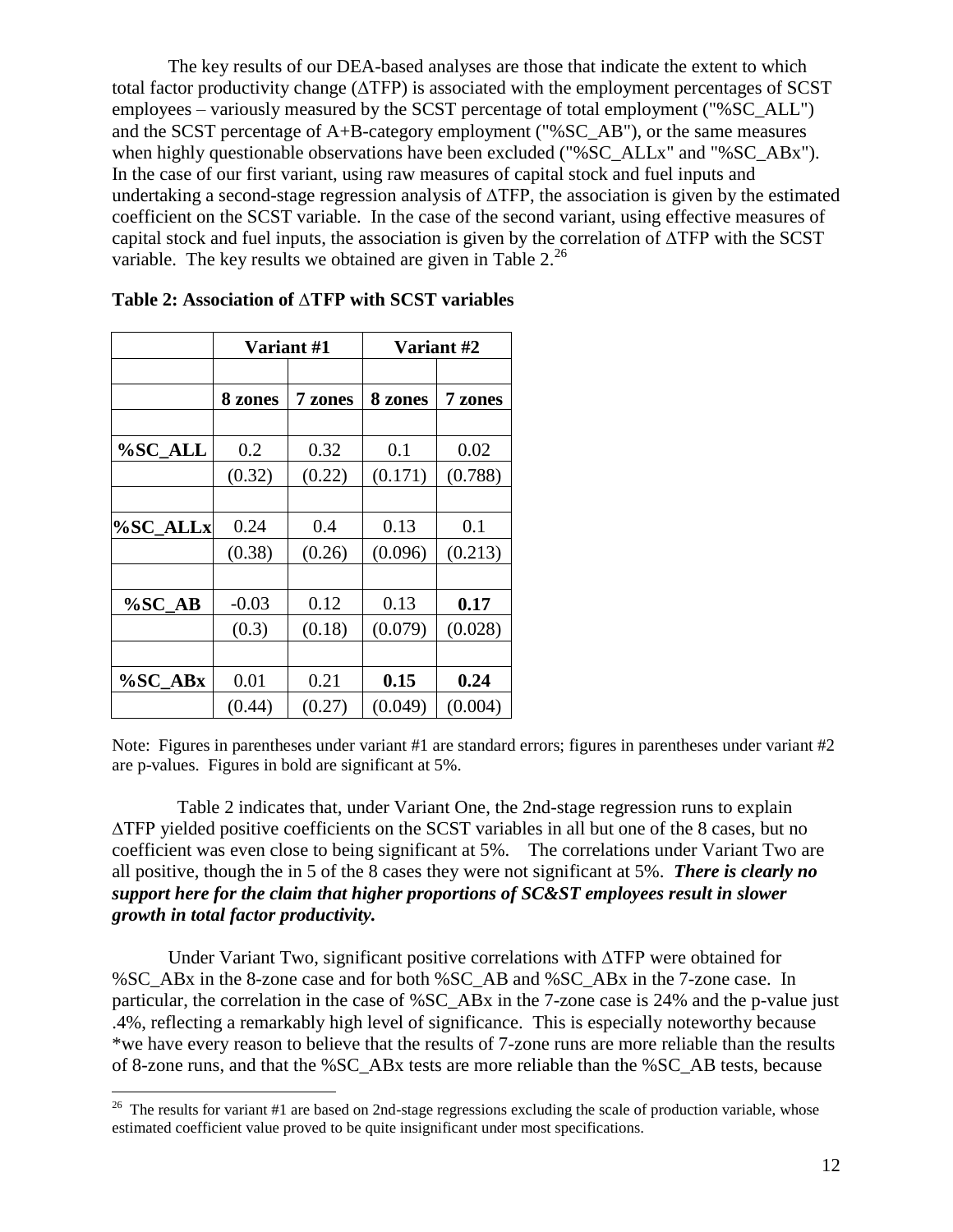in these cases we are excluding highly questionable observations in the underlying data. <sup>27</sup> *Thus here we find evidence in support of the claim that higher proportions of SC&ST employees in A and B jobs contributes to more rapid total factor productivity growth, reinforcing our conclusion from the previous section that affirmative action has if anything improved productivity in the Indian Railways.*

## **5. Possible Reverse Causality**

We have been assuming thus far that, if there is any relationship between the SCST percentage of employees and residual productivity (after controlling for factor inputs and technological change), the direction of causality runs from the former to the latter. We must recognize, however, that the percentage of SCST workers might be endogenous and a function of productivity, in which case the direction of causality would run the other way.<sup>28</sup> Thus the management of any given unit of IR might be simultaneously balancing two goals: to hire or promote more SCST employees, in order to satisfy affirmative action requirements, and to produce output in an efficient manner. In this case managers' willingness to hire SCST employees would vary positively with the number of productive SCST workers available for hire and/or with the residual productivity of that IR unit. Any observed correlation between SCST percentage and residual productivity across IR units and years could be due to the fact that some units or years are characterized by a higher supply of qualified SCST candidates and/or higher overall productivity, while other units or years are characterized by a lower supply of qualified SCST candidates and/or lower overall productivity.

This suggested alternative direction of causation, however, is inconsistent with the way in which hiring and promotion of employees actually takes place within the Indian Railways. As it happens, hiring and promotion decisions are made not at the zonal level but at the all-India level; and SCST employees are distributed across zones according to set rules (a mechanical roster system) rather than zonal manager discretion.<sup>29</sup>

One could still argue that correlation across years of SCST percentage and residual productivity might be due to a tendency of both the availability of qualified SCST candidates and the level of residual productivity to rise over time. It is certainly true that qualified SCST candidates become more numerous with each passing year (thanks in part to India's policy of reservations in higher educational institutions); but technological progress over time is controlled for in our regression equations, so there is no *a priori* reason to expect that residual productivity will also be rising steadily from year to year. In any case, the results of our fixed-effect regressions show that the lion's share of the correlation between SCST percentage and residual productivity arises from interzonal rather than intertemporal variance.

 27 We also examined 2nd-stage correlations of SCST variables with estimates of ∆TFP values generated from a 1ststage DEA run in which raw measures – rather than effective measures – of capital stock and fuel inputs were used; this resulted in correlation results very similar to those shown under Variant #2 in Table 2.

 $2<sup>28</sup>$  We are indebted to William R. Johnson for drawing our attention to this possibility.

<sup>&</sup>lt;sup>29</sup> See the Indian Railways Establishment Manual, Volume I, 1989

[<sup>\(</sup>http://www.indianrailways.gov.in/railwayboard/uploads/codesmanual/IREM\\_VOL\\_1/main%20Page.htm\)](http://www.indianrailways.gov.in/railwayboard/uploads/codesmanual/IREM_VOL_1/main%20Page.htm).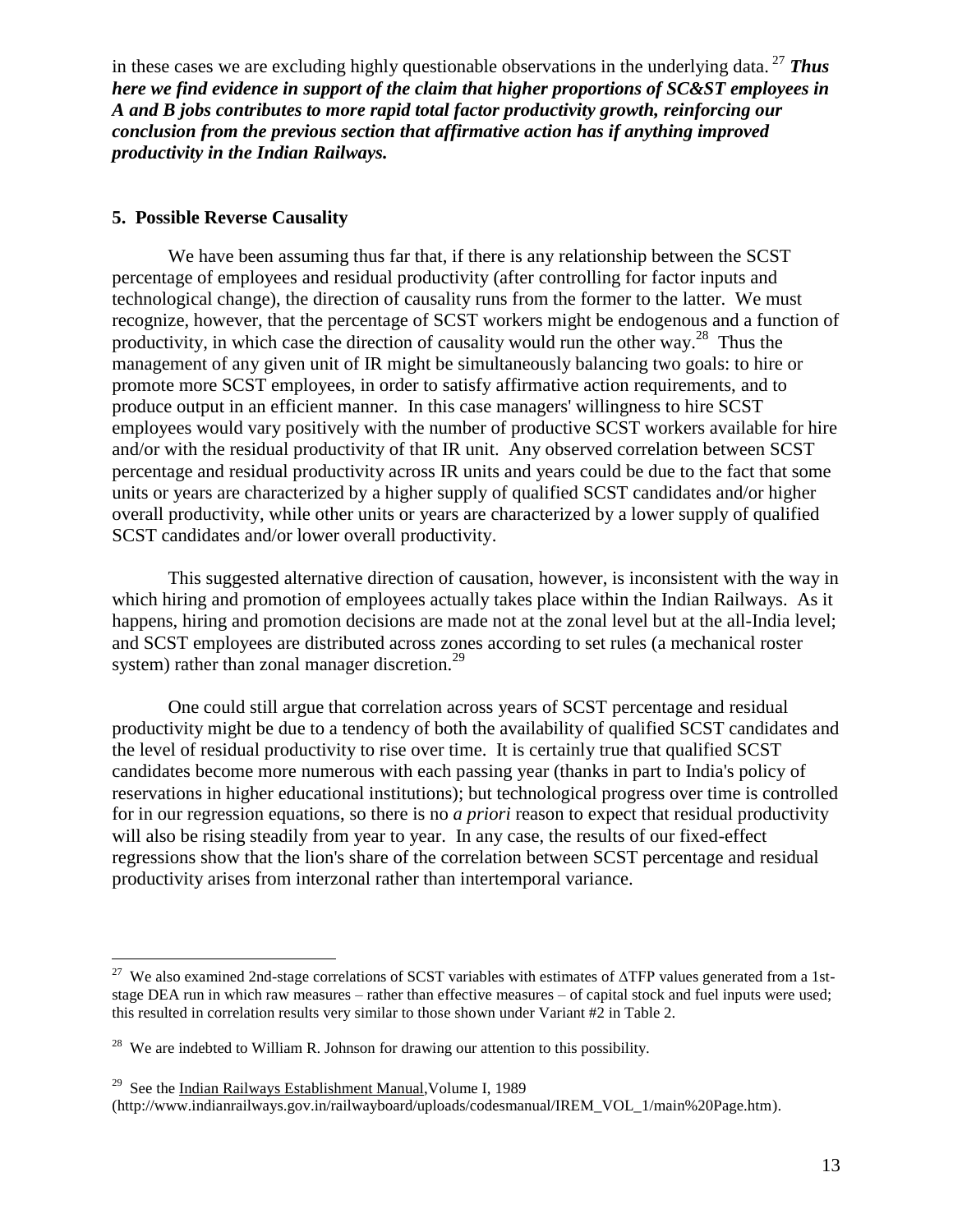#### **6. Qualitative Aspects of Efficiency**

Considering our econometric analysis of railway productivity, one might be concerned that the measures of output we use are mostly quantitative in nature and that such measures fail to take account of possible changes in the *quality* of railway output. Elements of railway output quality include timeliness of arrivals at destinations, passenger comfort, and overall safety (i.e., freedom from accidents). Conceivably growth in the proportion of SCST labour could lead to a diminution in the quality of railway services provided, even as the quantity of services was not adversely affected.

Responding to this concern, we note first that one of our output measures – railway revenue – does reflect quality as well as quantity, insofar as higher quality is reflected in higher prices charged for railway services. Moreover, our quantitative measure of railway passenger output also reflects an element of quality because we weight the growth of passenger output according to class of service – thus giving more weight to the higher classes that provide more comfortable service. Nonetheless, it would be desirable to incorporate more fully into our work various indicators of timeliness, comfort, and accident-free service. We were not able to find systematic data on such indicators for the years and the zones of our statistical analysis; but we do recommend further research along these lines.<sup>30</sup>

Railway accidents, though rare, are obviously an important source of poor railway performance; they generate adverse consequences that go far beyond the loss of damaged equipment and the failure to complete a planned passenger or freight trip. Moreover, as noted in the introductory section, critics of reservation policies have suggested that higher proportions of SCST labour might well result in higher frequencies of railway accidents. We therefore thought it useful to see if trends in Indian Railway accident rates could be related in any way to trends in SCST labour percentages.

Correlating the all-India yearly railway accident rate (the total number of accidents per million train kilometers) over the period of our study (1980-2002) with the corresponding all-India figures for the percentage of SCST employees in total employment, we found correlation coefficients of -.69 for all employees and -.93 (both correlations significant at 1%) for employees in the upper-level A and B categories<sup>31</sup>. The second, higher correlation is the most relevant, both because IR employees serving in management and professional positions are especially responsible for guarding against accidents and because the data on SCST employees in the C and D categories fail to count many SCST employees who do not declare themselves as such.

Our finding of a highly significant negative correlation between the all-India accident rate and the SCST percentage of A+B-category employment results from the fact that the former has been declining and the latter rising (both fairly steadily) over the last few decades. This is strong evidence that higher SCST employment proportions are not resulting in higher accident rates – unless, of course, there are other likely determinants of the accident rate that have also shown steady trends (and the appropriate sign) over the same period. The most plausible alternative explanations for decreasing accident rates are increasing electrification of signals, improvement

<sup>&</sup>lt;sup>30</sup> The Indian Railways have only recently started to maintain figures on punctuality of long-distance trains. From January 2009 the Railway Board is analyzing punctuality performance by means of an "Integrated Coaching Management System" – a computer-based on-line system for accurate reporting and analysis of the voluminous data of long-distance train operations. (See [http://www.indianrailways.gov.in/deptts/yearbook/ANNUAL\\_REPORT\\_08](https://exchange.umich.edu/owa/redir.aspx?C=ee69efd458874a11bbe0521c06fb9384&URL=http%3a%2f%2fwww.indianrailways.gov.in%2fdeptts%2fyearbook%2fANNUAL_REPORT_08-09%2fRailway_Annual_Report_English_08-09.pdf)  [09/Railway\\_Annual\\_Report\\_English\\_08-09.pdf.](https://exchange.umich.edu/owa/redir.aspx?C=ee69efd458874a11bbe0521c06fb9384&URL=http%3a%2f%2fwww.indianrailways.gov.in%2fdeptts%2fyearbook%2fANNUAL_REPORT_08-09%2fRailway_Annual_Report_English_08-09.pdf))

<sup>&</sup>lt;sup>31</sup> Source: GOI, Ministry of Railways, Annual Statistical Statements.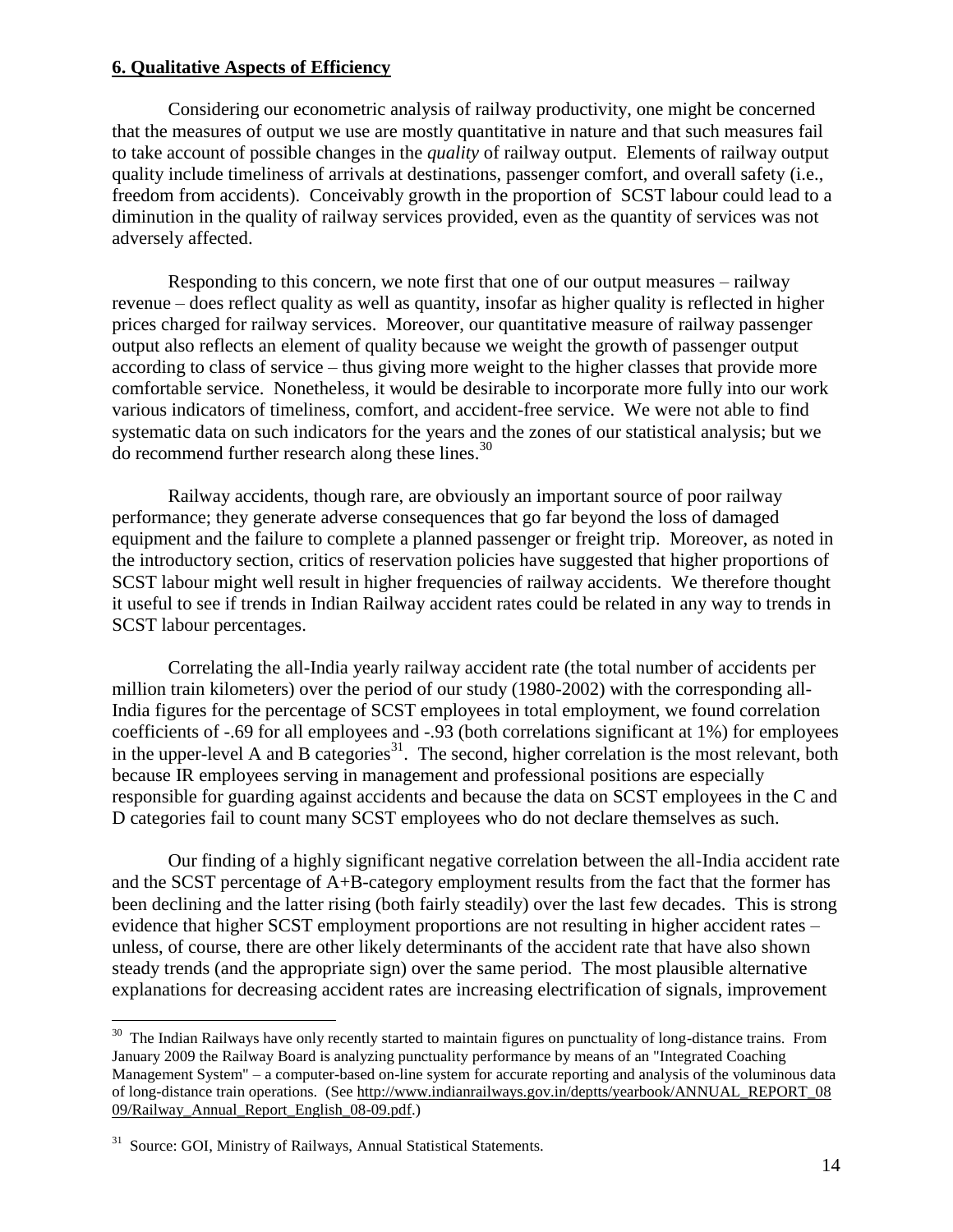in track quality, and safer track crossings (including better-guarded level crossings and more bridges over tracks). There is indeed evidence of positive time trends in each of these alternative determinants (see GOI, Ministry of Railways, 2005-06 Yearbook, especially pp. 18-25). There is insufficiently detailed data, however, to include such variables in a multivariate regression analysis of accident rates. While such an analysis might well counter the notion that higher SCST employment proportions actually promote greater safety, it seems unlikely that it could undermine the conclusion that higher SCST employment proportions do no harm.

## **7. Concluding Observations**

Analyzing an extensive data set on the operations of one of the largest employers in the public sector in India, the Indian Railways, we have found no evidence whatsoever to support the claim of critics of AA that increasing the proportion of SC&ST employees will adversely impact productivity or productivity growth. On the contrary, some of the results of our analysis suggest that the proportion of  $SC&ST$  employees in the upper  $(A+B)$  job categories is positively associated with productivity and productivity growth.

Our finding of such positive associations in the case of A and B jobs is especially relevant to debates about the effects of AA on behalf of members of SC and ST communities, for two reasons. First, the efficacy with which high-level managerial and decision-making jobs are carried out is likely to have a considerably bigger impact on overall productivity than the efficacy with which lower-level semi-skilled and unskilled jobs are fulfilled. Thus critics of reservations are likely to be much more concerned about the potentially adverse effects of favoring SC&ST candidates for A and B jobs than for C and D jobs. Second, it is precisely in the A and B jobs – far more than in C and D jobs – that reservations have been indispensable for raising the proportion of SC&ST employees. Even without reservations, one would expect substantial numbers of SC&ST applicants to be hired into C and D jobs; but without reservations very few SC&ST applicants would have been able to attain jobs at the A and B level.

The results that we have obtained from our analysis of productivity in the Indian Railways are consistent with the results from productivity studies in the United States, in that there is no statistically significant evidence that AA in the labour market has an adverse effect on productivity. Our results are stronger, however, in that we do find some suggestive evidence that AA in the labour market actually has a favorable effect  $-$  in particular, that the growing proportion of SC & ST employees hired into high-level A+B category railway jobs, largely through India's reservation policies, has contributed to greater overall railway productivity.

It is beyond the scope of our paper to explain just how and why AA in the labour market may have such a favorable effect. We believe, however, that the answer may be found in one or more of the following suggestions that others have advanced to explain such a finding. Individuals from marginalized groups may well display especially high levels of work motivation when they succeed in attaining decision-making and managerial positions, because of the fact that they have reached these positions in the face of claims that they are not sufficiently capable – in consequence of which they may have a strong desire to prove their detractors wrong. Or individuals from marginalized groups may simply believe that they have to work doubly hard to prove that they are just as good as their peers – and so they may actually work harder. Having greater numbers of SC & ST managers and professionals working in high-level A+B positions in the Indian Railways might also serve to increase productivity because their community backgrounds make them more effective in supervising and motivating SC & ST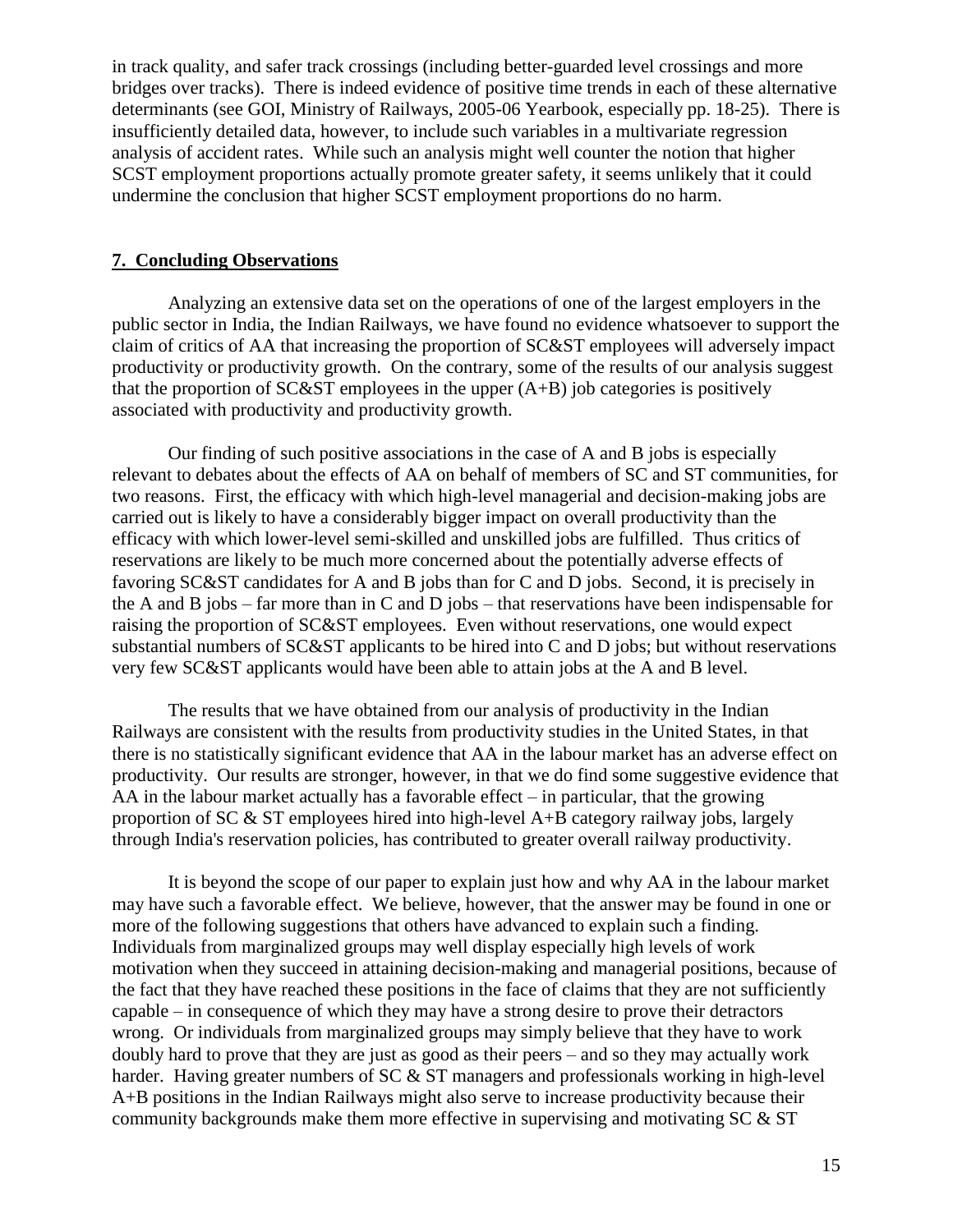workers in C and D jobs.<sup>32</sup> Finally, improvements in organizational productivity may well result from the greater diversity of perspectives and talents made possible by the integration of members of previously marginalized groups into high-level decision-making teams.<sup>33</sup>

## **Acknowledgements:**

Financial support for this paper was provided by the Research Office of the Office of the Dean, College of Literature, Science & the Arts; by the Center for South Asian Studies; and by the Residential College (all at the University of Michigan, Ann Arbor); as well as by a research grant from Anthony Heath, one of the organizers of the British Academy conference on international experiences of affirmative action. Smriti Sharma provided sterling research assistance. We are especially grateful to K. L, Krishna, B.N.Goldar, J.V. Meenakshi, G. Alivelu, Charles Manski, Wiji Arulampalam, and William R. Johnson for critical insights and suggestions. Comments and suggestions received at conferences at the British Academy, London; Institute for Development Studies, Jaipur; Delhi School of Economics; Indian Statistical Institute (New Delhi); the University of Johannesburg, and the University of Warwick, where an earlier draft of this paper was presented, have been very helpful. Staff of the Railway Board library and offices were helpful during the data collection process. Needless to add, we are responsible for all errors and omissions.

<sup>&</sup>lt;sup>32</sup> This recalls the arguments in favor of AA in U.S. educational institutions made to the Supreme Court by U.S. military officers, who want to avoid having just white men in charge of troops that are disproportionately of color (See Weisskopf 2004, preface.)

 $33$  Page (2007) shows convincingly how groups that display a wide range of perspectives outperform groups of likeminded experts.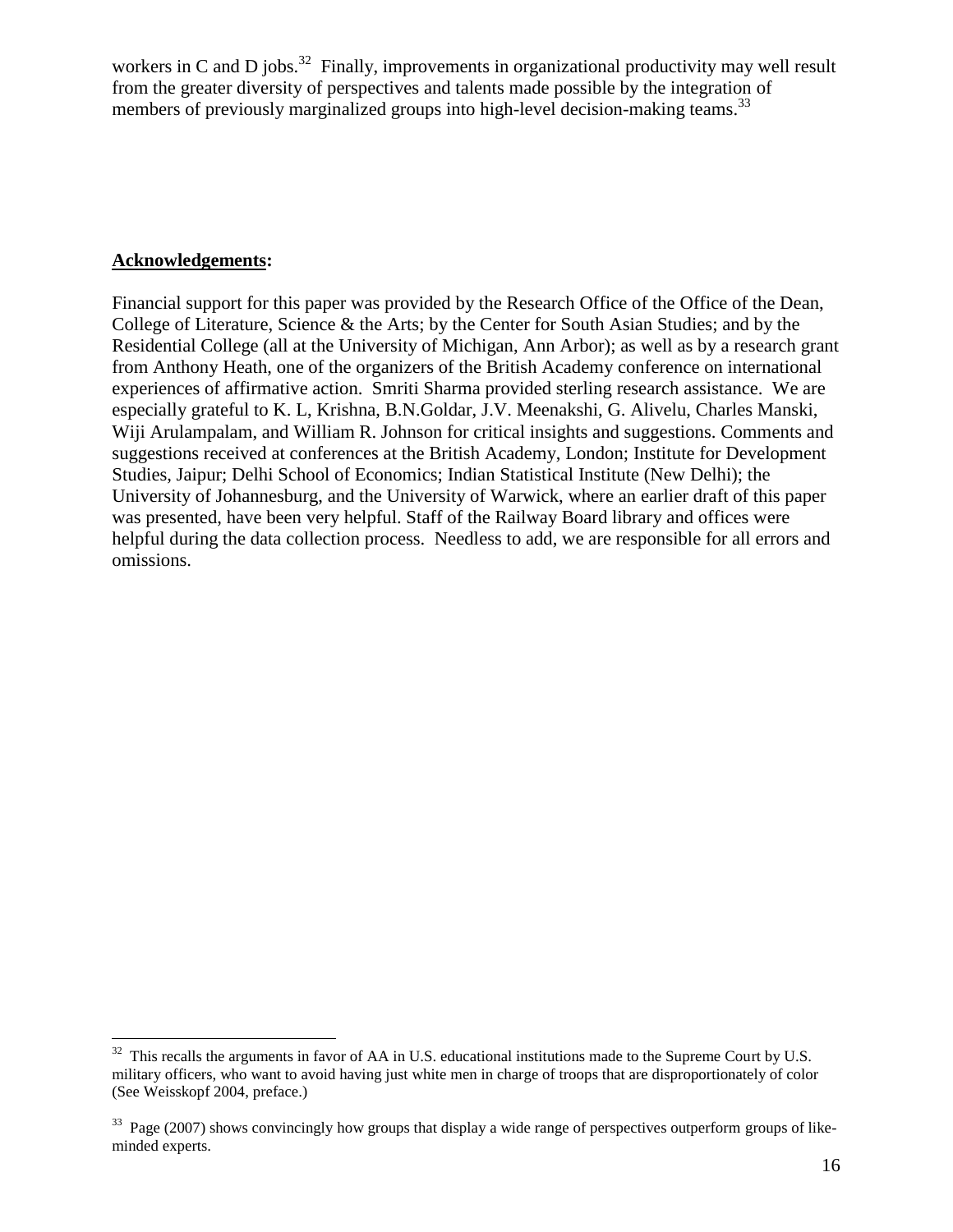## **References**

Baltagi, Badi H. and James M Griffin. 1997. "Pooled Estimators vs. Their Heterogeneous Counterparts in the Context of Dynamic Demand for Gasoline," Journal of Econometrics 77: 303-327.

Baltagi, Badi H. and Qi Li. 1995. "Testing AR(1) against MA(1) Disturbances in an Error Component Model," Journal of Econometrics 68: 133-151.

Baltagi, Badi H. and Qi Li. 1991. "A Joint Test for Serial Correlation and Random Individual Effects," Statistics and Probability Letters, 11: 277-280.

Barrington, Linda and Kenneth Troske. 2001. "Workforce diversity and productivity: an analysis of employer-employee matched data", Economics Program Working Paper Series 01-02, The Conference Board, [http://gatton.uky.edu/faculty/Troske/working\\_pap/barrington\\_troske.pdf.](http://gatton.uky.edu/faculty/Troske/working_pap/barrington_troske.pdf)

Bertrand, Marianne and Sendhil Mullainathan. 2004. "Are Emily and Greg More Employable than Lakisha and Jamal: a Field Experiment on Labour Market Discrimination", American Economic Review Vol. 94, No. 4, pp. 991-1013.

Bertrand, Marianne, Rema Hanna, and Sendhil Mullainathan. 2008."Affirmative Action in Education: Evidence from Engineering College Admissions in India." NBER Working Papers 13926.

Besley, Timothy, Rohini Pande, Lupin Rahman, and Vijayendra Rao. 2004. "The Politics of Public Good Provision: Evidence from Indian Local Governments," Journal of the European Economic Association 2(2-3): 416-426

Breusch, Trevor.S. and Adrian.R. Pagan. 1980. "The Lagrange Multiplier Test and its Applications to Model Specification in Econometrics," Review of Economic Studies, 47:239- 253.

Christensen, Laurits R, and Dale.W. Jorgenson. 1969. "The Measurement of US Real Capital Input, 1929-1957," Review of Income and Wealth, 15 (4): 293-320.

Coakley, Jerry, Ana-Maria Fuertes and Ron Smith. 2002. "A Principal Components Approach to Cross-Section Dependence in Panels," [http://econpapers.repec.org/cpd/2002/58\\_Fuertes.pdf](http://econpapers.repec.org/cpd/2002/58_Fuertes.pdf) (accessed on October 3, 2009).

Coelli, Tim. 1996. A Guide to DEAP Version 2.1: A Data Envelopment Analysis (Computer) Program, Working Paper No. 96/08 of the Centre for Efficiency and Productivity Analysis, Department of Econometrics, University of New England, Armidale, New South Wales, Australia.

Deshpande, Ashwini and Katherine Newman. 2007. "Where the Path Leads: the Role of Caste in Post University Employment Expectations," Economic and Political Weekly, 42: 4133-4140.

Goldar, Biswanath. 1997. "Econometrics of Indian Industry," in K.L. Krishna (ed.), Econometric Applications in India, Delhi: Oxford University Press.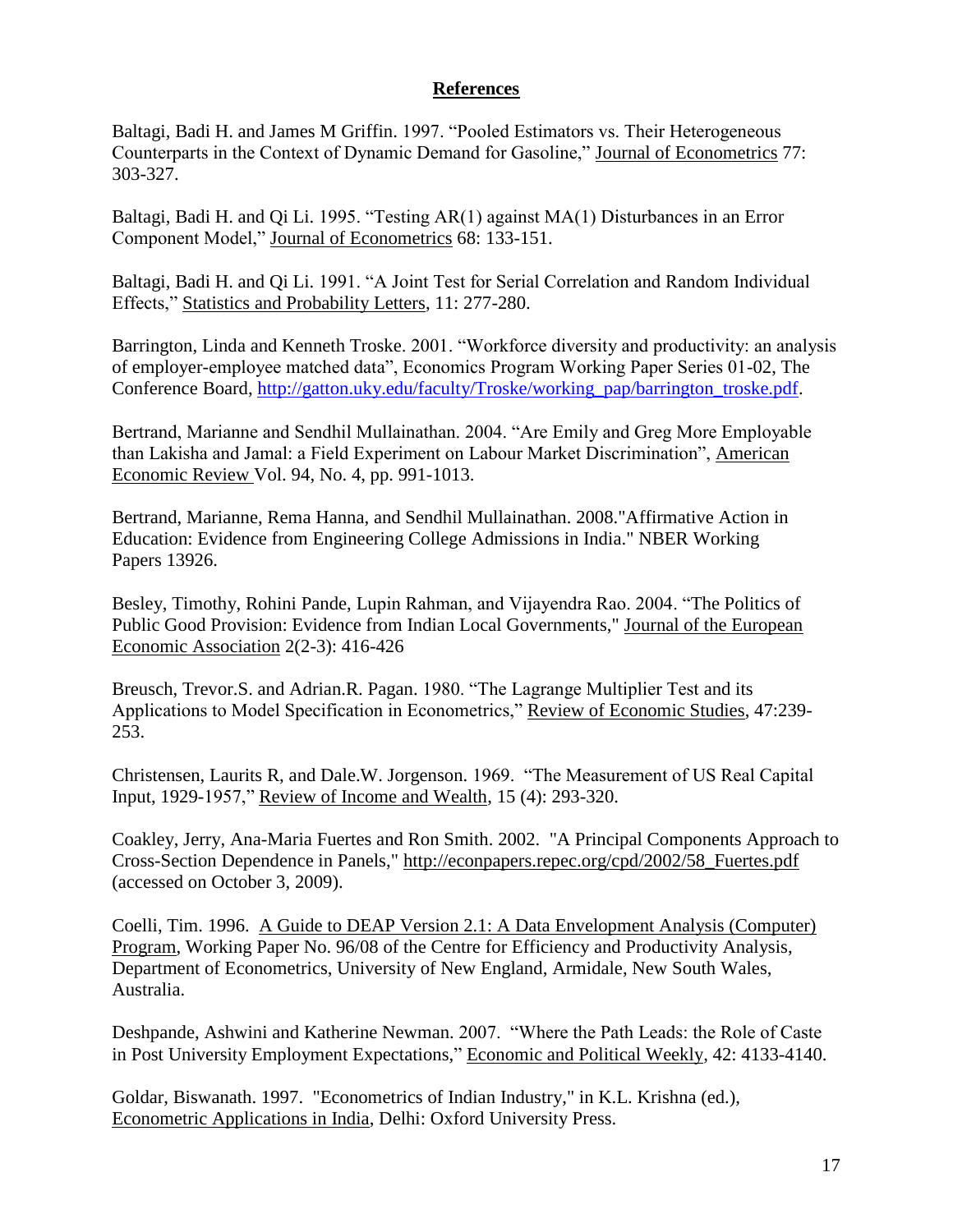Government of India, Ministry of Industry, Central Statistical Organization (annual). Index Numbers of Wholesale Price Indices.

------------, Ministry of Railways (annual). Appropriation Accounts.

------------, Ministry of Railways (annual). Statistical Statements.

------------, Ministry of Railways (1999 reprint). Indian Railways Financial Code.

------------, Ministry of Railways, Directorate of Economics and Statistics, (2008). Key Statistics (1950-51 to 2006-07).

Guha, Ashok 1990a. "The Mandal Mythology," Seminar, 375: 51-53.

------------ 1990b. "Reservations in Myth and Reality," Economic and Political Weekly, 25: 2716-18).

Holzer, Harry J. and Neumark, David 2000. "Assessing Affirmative Action," Journal of Economic Literature, 38: 483-568.

Jodhka, Surinder and Katherine Newman. 2007. "In the Name of Globalization: Meritocracy, Productivity, and the Hidden Language of Caste", Economic and Political Weekly, Vol. 42 (41).

Kumar, Dharma. 1990. "The Affirmative Action Debate in India,"Asian Survey, 32: 290-302.

Levinsohn, James and Petrin, Amil. 2003. "Estimating Production Functions Using Inputs to Control for Unobservables,", Review of Economic Studies, 70 (2), pp. 317-341.

Munshi, Kaivan and Mark Rosenzweig. 2008. "The Efficacy of Parochial Politics : Caste, Commitments and Competence in Indian Local Governments", Economic Growth Centre, Yale University discussion paper no. 964, [http://www.econ.yale.edu/~egcenter/.](http://www.econ.yale.edu/~egcenter/)

Rao, Manohar M., J. Nachane, V. Ajit, D. M. Karnik and V. V. Subba Rao. 1982. "A Framework for Optimizing Energy Usage in Industries – A Case Study of Indian Railways," Indian Economic Journal, 30 (2): 39-54.

Page, Scott. 2007. The Difference: How the Power of Diversity Creates Better Groups, Firms, Schools, and Societies, Princeton: Princeton University Press.

Pager, Devah and Bruce Western. 2005. "Race at Work: Realities of Race and Criminal Record in the NYC Job Market", Schomburg Centre for Research in Black Culture.

Ray, Subhash C. 2004. Data Envelopment Analysis: Theory and Techniques for Economics and Operations Research, Cambridge (U.K.): Cambridge University Press.

Sachchidananda .1990. "Welcome Policy," Seminar, 375: 18-21.

Shah, Arvind M. 1991. "Job Reservations and Efficiency," Economic and Political Weekly, 26:1732-4.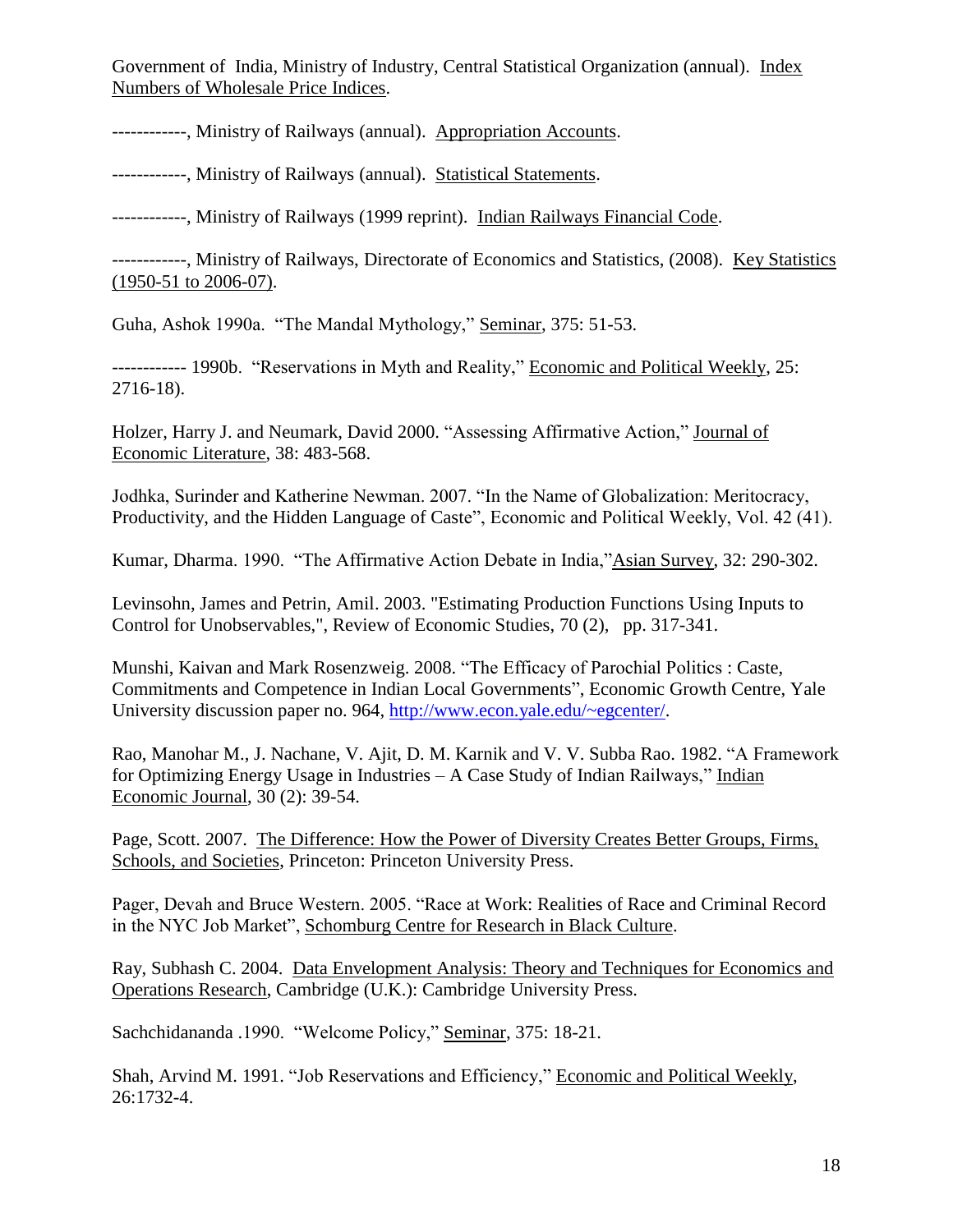Siddique, Zahra. 2008. "Caste Based Discrimination: Evidence and Policy", IZA discussion paper number 3737, September.

Thorat, Sukhadeo and Paul Attewell. 2007. "The Legacy of Social Exclusion: A Correspondence Study of Job Discrimination in India", Economic and Political Weekly, Vol 42 (41).

Weisskopf, Thomas E. 2004. Affirmative Action in the United States and India: A Comparative Perspective, London: Routledge.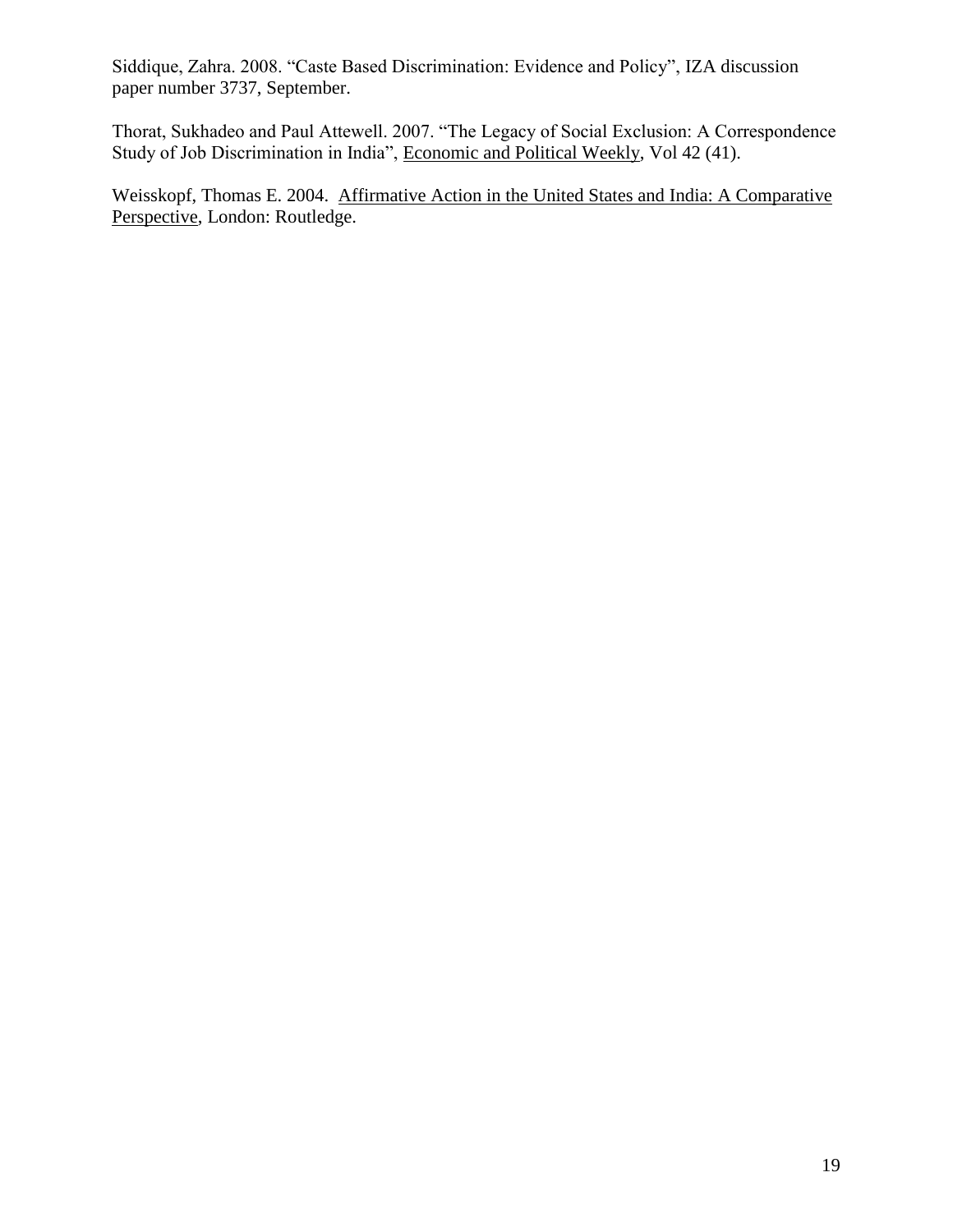# **APPENDIX A**

## **Data Sources and Variable Construction (details)**

In this appendix we identify the sources and provide further details on the construction of the variables that were used in our estimation of production functions (in section 4) and in our data envelopment analyses (in section 5).

## **Output Variables**

The output of the Indian Railways (IR) includes passenger and freight service. IR statistics distinguish four different kinds of passenger output:

- Suburban (all classes)
- Non-suburban, which is further divided into three types, as follows:
	- Upper class (all air conditioned classes  $+$  first class ordinary)
	- Mail (mail in first, sleeper and second classes)
	- Ordinary (ordinary in second and sleeper classes)

Physical output is measured in terms of passenger-kilometers (PKMS), defined as the number of passengers carried multiplied by the average distance traveled. The IR collects data on PKMS as well as on revenues received for each of the four kinds of service. The underlying data on PKMS and on revenues, by year and by zone for each type of service, were obtained from Statement 12 of GOI, Ministry of Railways, Statistical Statements (annual).

We generated time series indices of **total passenger output** in each zone from time series indices (with a value of 100 in the base year 1980) for each of the four service types, using a procedure that weights observations of the latter in each year according to the proportion of revenues contributed by that service type to total passenger service revenues in that year.,

IR statistics distinguish nine different types of freight output, according to the type of commodity carried:

- Coal (for steel plants; washeries; thermal power houses; other uses)
- Raw materials for steel plants
- Pig Iron and Finished Steel Booked From Steel Plants
- Iron Ore for Export
- Cement
- Food grains
- Fertilizers
- Mineral oils
- Other commodities

Physical output is measured in terms of net tonne-kilometers (NTK), defined as the tonnes of freight carried multiplied by the average distance traveled. The IR collects data on NTK as well as on revenues received for each of the nine commodity categories. The underlying data on NTK and on revenues, by year and by zone for each commodity category, were obtained from Statement 13 of GOI, Ministry of Railways, Statistical Statements (annual).

We generated a time series index of **total freight output** in each zone from time series indices (with a value of 100 in the base year 1980) for each of the nine transported commodity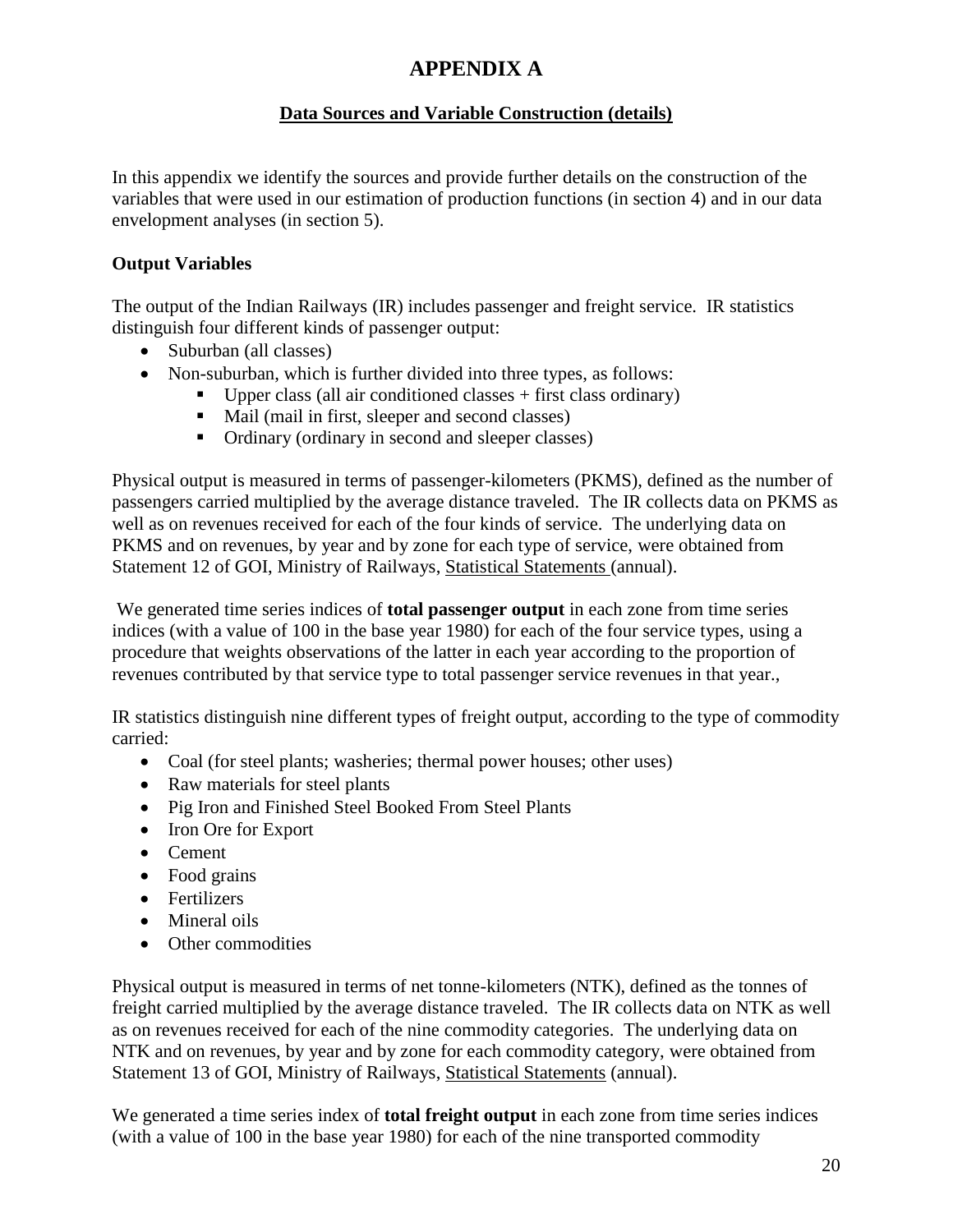categories, weighting observations of the latter in each year according to the proportion of revenues contributed by that commodity category to total freight revenues in that year.

To calculate observations of the variable **total railway revenue** by zone-year, we simply aggregated all the revenues received for passenger service and for freight transport and then deflated the total by the corresponding (all-India) price deflator for transport services (obtained from GOI, Ministry of Industry, Central Statistical Organization, Index Numbers of Wholesale Price Indices.

To calculate zone-year observations of the variables measuring total passenger output, total freight output and total railway output in physical terms, we aggregated the underlying data for each kind of passenger service and each type of freight transport as follows (note that all index time series take the value of 100 in the base-year 1980):

- (1) For each zone create a *PKMS index* time series for each kind of passenger service. Calculate a *total passenger output index* by multiplying each value in the *PKMS index* by the corresponding percentage of total passenger revenue and then summing the products.
- (2) For each zone create an *NTK index* time series for each type of freight transport. Calculate a *total freight output index* by (a) multiplying each value in the *NTK index* by the corresponding percentage of total freight revenue and then (b) summing the products.
- (3) For each zone calculate a *total railway output index* by (a) multiplying each value in the *total passenger output index* and in the *total freight output index* by the corresponding percentage of total railway revenue and then (b) summing the products.
- (4) The resultant zonal *total passenger output, total freight output* and *total railway output indices* will all have the value of 100 in 1980. To account for the heterogeneity of zone sizes, compute for each zone the ratio of zonal passenger, freight and total railway revenues to the corresponding all-India revenues in 1980.
- (5) Calculate for each zone scale-adjusted indices of **total passenger output**, **total freight output** and **total railway output** by multiplying all values in each of the three zonal *output indices* (obtained in step 3) by the corresponding ratio (obtained in step 4).

# **Labour variables**

The Government of India has a standard classification of employment categories for all its undertakings, and the Indian Railways are no exception. The employment categories are as follows:

- Groups A and B together (Engineers, Personnel Officers, Traffic Service Officers, Financial Advisors, Doctors)
- Group C:
	- Grade 1: Workshop and Artisan Staff (station masters, technicians, supervisors, nurses, pharmacists)
	- Grade 2: Running Staff (engine drivers, guards, train ticket examiners)
	- Grade 3: Other staff (clerical staff)
- Group D:
	- Grade 1: Workshop and Artisan Staff (gangmen, peons)
	- Grade 2: Running staff (train sweepers, train attendants)
	- Grade 3: Other staff (office peons, hospital attendants, sweepers)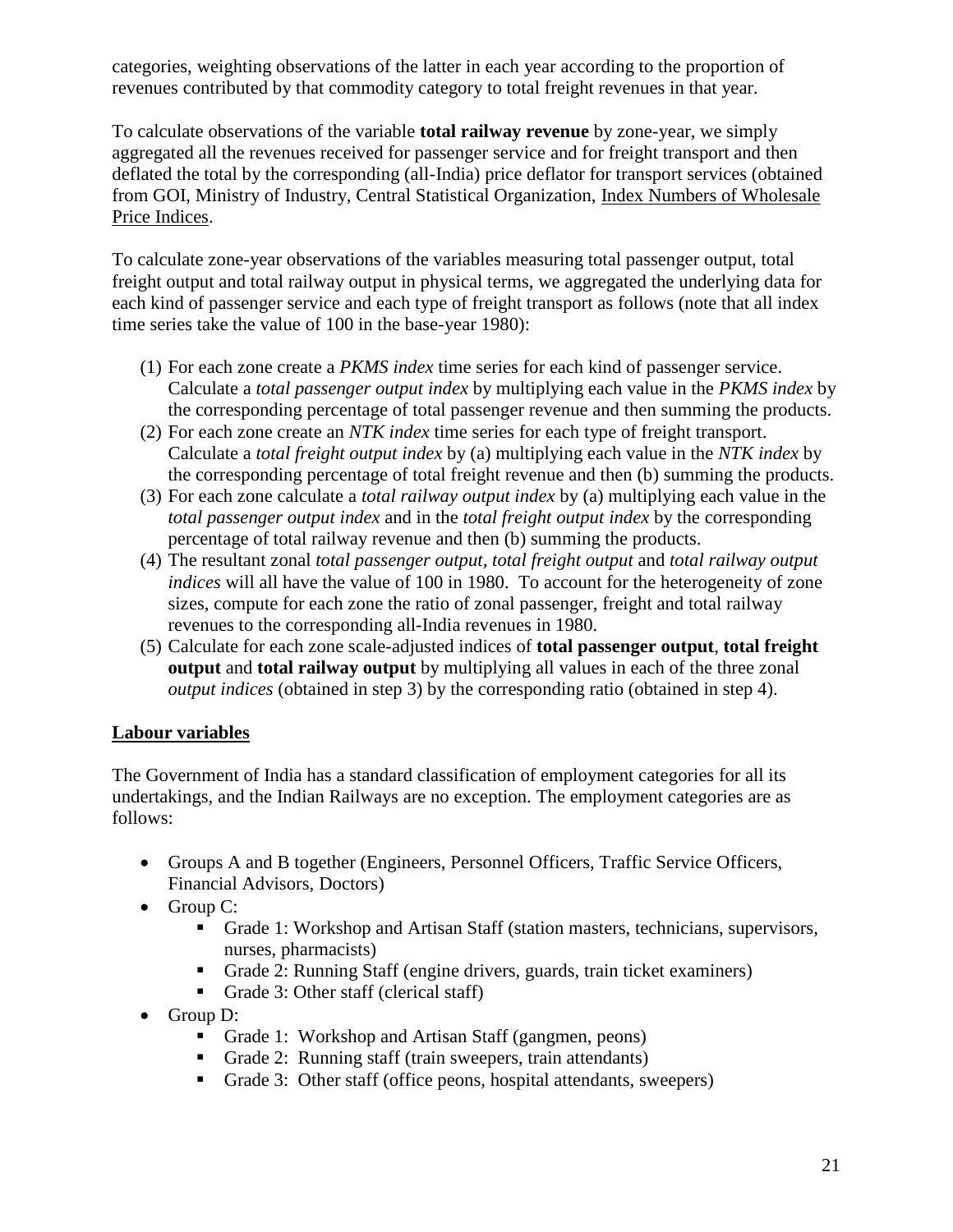Annual data on the total number of employees and on average wage per employee for each of the above seven distinct categories of labour, for all-India and in each zone, are provided in Statement 40-II of GOI, Ministry of Railways Statistical Statements (annual). We used the figures for total number of employees defined as the sum of total permanent and temporary employees.<sup>34</sup> We calculated the average wage per employee as the sum of the following components available from the source: pay and leave salary, running and overtime allowance, dearness allowance, traveling and compensatory allowance, provident fund contribution, gratuity, and pension benefits. In the case of employment, but not average wages, data are also available separately for total number of employees in Group A and in Group B.

Our time series data for the raw labour input variables **A-category employment**, **B-category employment**, **C-category employment**, **D-category employment** and **total employment** were compiled very easily from the disaggregated data on total number of employees described just above. As noted in the text of section 3, we posited that overall labour quality improves to the extent that the category-composition of employees shifts towards more higher-skilled employees and less lower-skilled employees. In order to take account of such changes in labour quality, as well as changes in the quantity of raw labour input from year to year, we created all-India and zonal time series for the quality of labour and the volume of effective labour as follows (all index time series take the value of 100 in the base-year 1980, unless otherwise noted):

- (1) Using the disaggregated total employment data for each zone (and all-India), create an *employment index* time series for each labour category and a *total employment index* time series for labour of all categories taken together.
- (2) For each zone (and all-India), calculate the wage bill for each labour category by multiplying employment in each category by the corresponding average wage, and calculate the total wage bill by summing the wage bills of each category..
- (3) Calculate an *effective labour index* by (a) multiplying each value in the *employment index* for each labour category by the corresponding percentage of the total wage bill represented by that category and then (b) summing the products.
- (4) Calculate the *labour quality index* by dividing the *effective labour index* by the corresponding *total employment index*; note that this index will be keyed to a value of 1.0 in 1980.
- (5) The calculated zonal *effective labour indices* and *quality of labour indices* will all have the value of 100 in 1980. To account for the fact the category composition of labour – and hence the quality of labour – was not the same in 1980 for all zones, compute for each zone the zonal *base-year labour quality ratio* by calculating how the zonal categorycomposition of labour in 1980 compares to the all-India category-composition of labour in 1980. (This can be done by treating the zonal category-composition of labour in 1980 as if it were the all-India category-composition of labour in 1981, and then taking the resulting value of the all-India *labour quality index* in 1981 as the zonal *base-year labour quality ratio*.) Thus the category-composition of all jobs at the all-India level in 1980 serves as the standard that defines the 1.0 point of the labour quality scale.
- (6) Calculate for each zone the final quality-adjusted indices of **labour quality** and **effective labour** by multiplying all values in each of the zonal *labour quality* and *effective labour indices* (obtained in step 3) by the corresponding zonal *base-year labour quality ratio* (obtained in step 5).

 $\overline{a}$ 

<sup>&</sup>lt;sup>34</sup> Figures for temporary employees are given separately for the two subcategories of those with "less than three years of service" and those with "three years of service and over."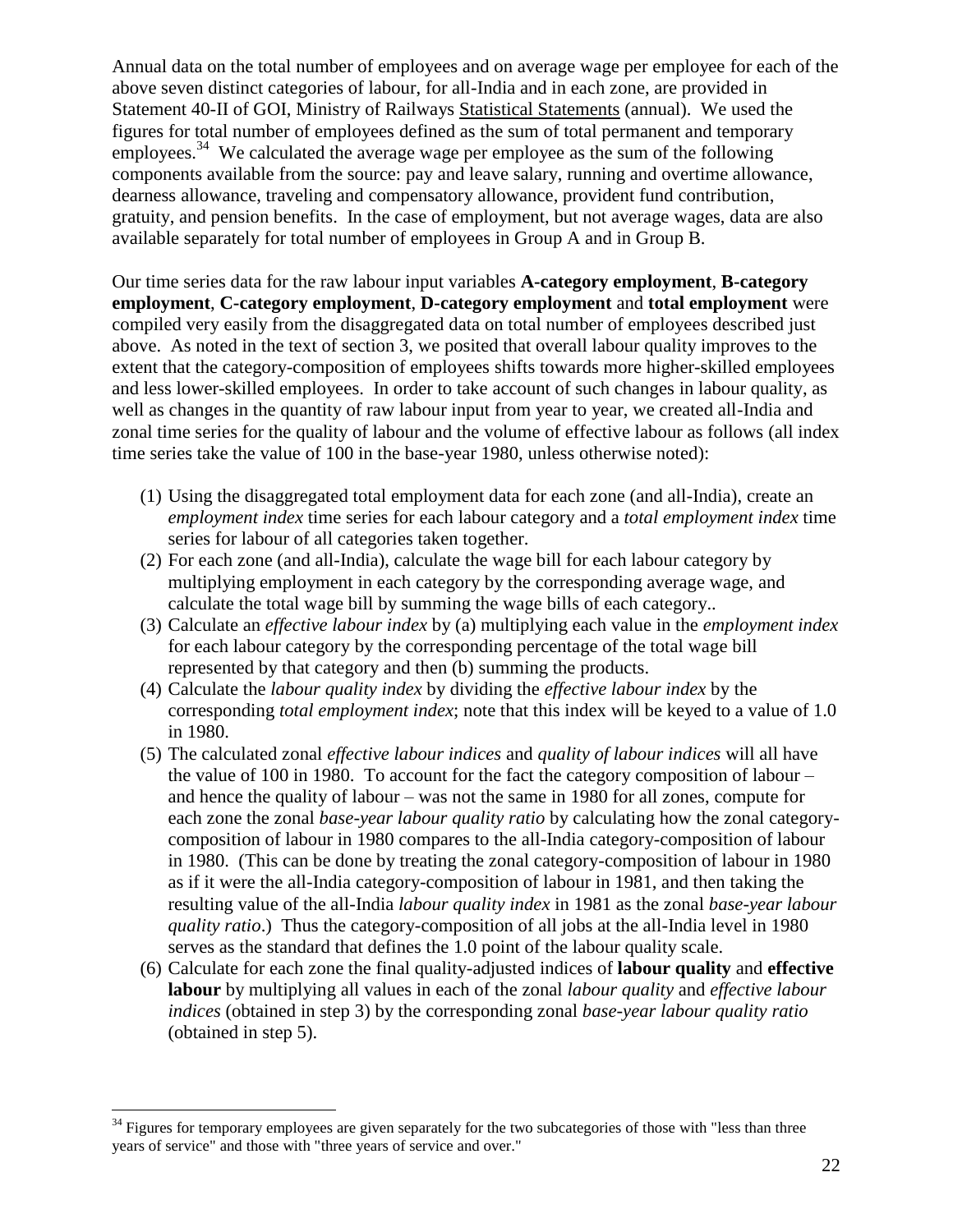For the purposes of our analysis we needed to distinguish SCST labour from non-SCST labour. GOI, Ministry of Railways, General Managers' Annual Report provides data, for all-India and in each zone, on the number of Scheduled Caste & Tribe (SCST) employees in each of the four categories of labour (A, B, C, D). These data could easily be combined with the data on total employment to yield the **SCST percentage of total employment** first **in all labour categories**  and then **in labour categories A+B** only.

## **Capital Variables**

Data on capital investment and capital stock in the IR are reported in Annexure G of Government of India, Ministry of Railways Appropriation Accounts (annual). For each of three types of capital stock – structural engineering, rolling stock, and machinery  $\&$  equipment – we obtained time series data on (1) gross investment during the year and (2) book value of capital stock at the end of the year, both valued at current prices. These data were available for all-India from 1952 through 2002, and for each of the 8 zones from 1966 through 2002.

In order to get the during-the-year constant-price gross investment figures for each type of capital, we deflated the current-price gross investment data using separate price indices for each type of capital. The appropriate indices are available in GOI, Ministry of Industry, Central Statistical Organization, Index Numbers of Wholesale Price Indices (annual). We then extrapolated zonal constant-price gross investment time series from 1966 back to 1952, under the assumption that, for each type of capital, the ratio of zonal constant-price gross investment in a given year to zonal constant-price book value of gross capital stock at the end of the year 1966 (obtained by deflating the corresponding current-price values with the 1966 price index for each type of capital) was the same as the corresponding ratio for all-India.

We used the perpetual inventory method to generate estimates of constant-price gross capital stock of each type, in each zone and for all-India, *at the beginning* of each year from 1980 through 2003. Based on information on the working lives of different kinds of railway capital provided in GOI, Ministry of Railways, Indian Railways Financial Code (1999 reprint), Vol. I, Chapter 2, Paragraph 219, we assumed that the lifetimes of the 3 types of capital are as follows: equipment and structures: 45 years; rolling stock: 30 years; machinery: 15 years. In other words, constant-price gross capital stock of each type at the beginning of year T is obtained by adding up constant-price investment for the years T-n through T-1, where 'n' is the average lifetime of that kind of capital. (Since we had investment figures going back only to 1952, the summing of past annual gross investments to get current beginning-of-year gross capital stock figures sometimes had to be truncated before going back the full 'n' years of capital lifetime. Thus in calculating gross rolling stock figures for the beginning of the years 1980 and 1981, we should have summed past gross investments back to 1950 and 1951; but we could only take these summations back to 1952; likewise, in calculating gross structural engineering stock figures for the beginning of the years 1980 through 1996, we should have summed past gross investments back to 1935 through 1951; but we could only take these summations back to 1952. Since annual investments in railway capital in the years prior to 1952 were surely much lower than in later years, we can be confident that the failure to account for investment in those pre-1952 years did not make a significant difference to our estimates of gross capital stocks from 1980 onwards.)

We then generated data for the average value of **constant-price gross structural engineering works, gross rolling stock,** and **gross machinery & equipment**, in each zone and for all-India, during a given year from 1980 to 2002 by averaging the corresponding values of constant-price gross capital stock at the beginning of that year and at the beginning of the next year. **Total**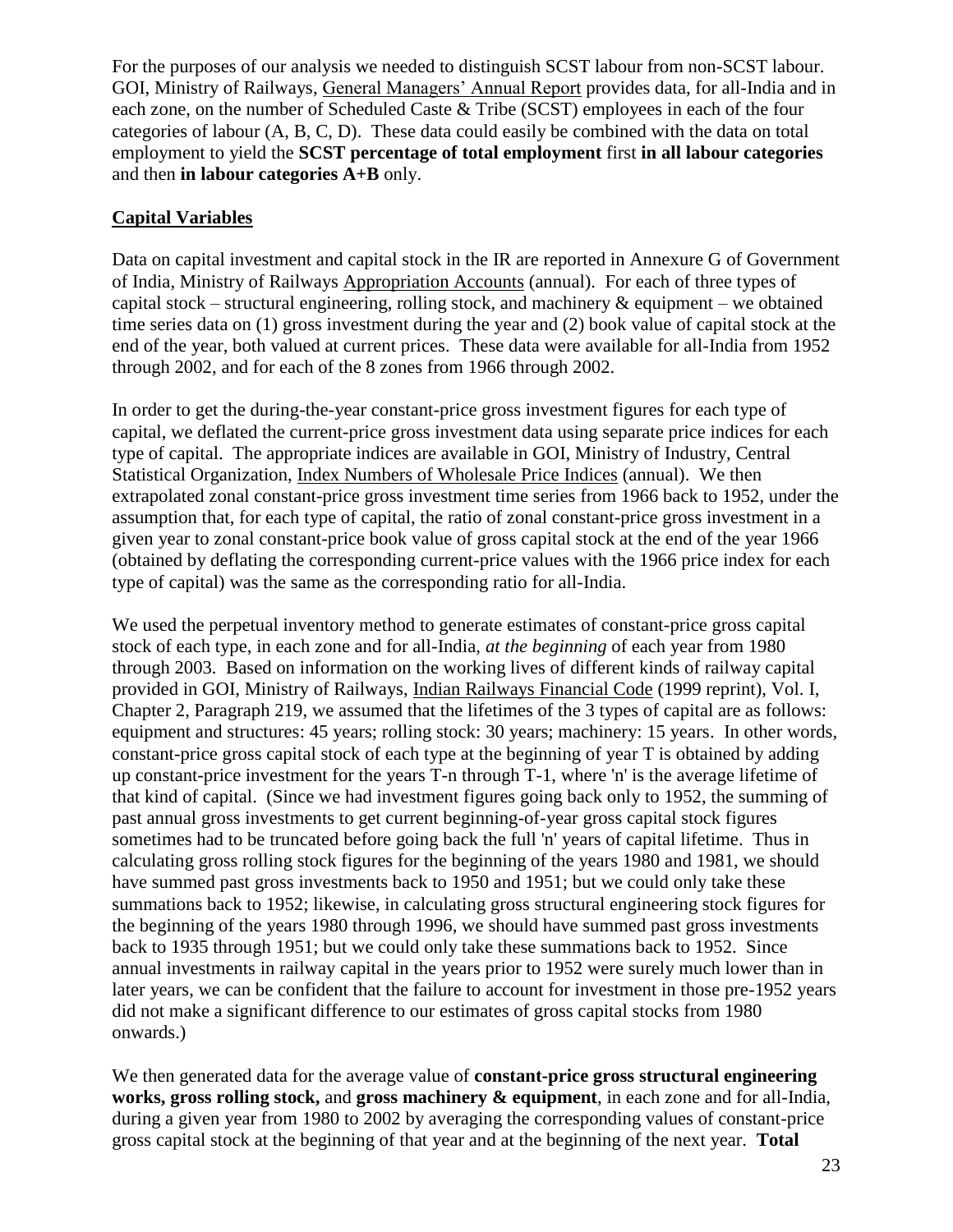**constant-price gross capital stock** for any zone (and for all-India) in each year from 1980 to 2002 was obtained simply as the sum of the estimates of constant-price gross capital stock of each type in that zone (or all-India) in the same year.

In order to calculate the average vintage of gross capital stock of each type, in each zone and for all-India in each year from 1980 to 2002, we needed to add together the average age of the gross capital stock at the beginning of the year and the number of years elapsed from the beginning of that year to the middle of the year 2002. The average age of gross capital stock of each type, at the beginning of any given year in any zone or for all-India, was obtained by summing the products of (1) each constant-price gross investment component of that constant-price gross capital stock and (2) the difference between the given year (of the capital stock) and the year in which the investment took place, and then dividing that sum of products by the constant-price gross capital stock (i.e., the sum of the constant-price gross investment component of the gross capital stock). We calculated **the average vintage of total gross capital stock of each type (and for all types** together), in each year, for each zone and for all-India, by taking an average of the vintages for each type of capital stock, weighted by the proportion of that type of capital in total constant-price gross capital stock.

To generate a capital obsolescence fraction corresponding to each estimate of the vintage of total gross capital stock, we assumed that a unit of constant-price gross investment loses 1% of its value as productive capital for each year elapsed since it was created. The capital obsolescence fraction (KOF) is thus related to the average vintage of gross capital stock (AVK) by the formula: KOF = e^(-.01\*AVK). We could then calculate the value of **effective capital stock**, for each type of capital and for total capital stock, in each year, for each zone and for all-India, by multiplying the constant-price gross capital stock by the corresponding capital obsolescence fraction.

## **Material Input Variables**

The main material input used by the IR is fuel, consumed (1) by locomotives and (2) for all other purposes – such as pumping stations, workshops, steamers, and electricity generating stations. Annual data on the amount and cost (at current prices) of fuel inputs, for all-India and in each zone, are provided in Statement 27(a) of GOI, Ministry of Railways, Statistical Statements (annual). This source lists seven kinds of materials used as fuel inputs, listed below with conversion factors used to convert physical measures of the materials into "coal-tonne equivalents" (CTE):

- (1) Coal (1 tonne  $= 1$  CTE)
- (2) Firewood (2.5 tonnes  $= 1$  CTE)
- (3) Diesel oil high speed  $(1.19775 \text{ kilolitres} = 11 \text{ CTE})$
- (4) Diesel oil light  $(1.19775 \text{ kilolitres} = 11 \text{ CTE})$
- $(5)$  Petrol  $(1.4094$  kilolitres = 7.5 CTE)
- (6) Kerosene oil (.70626 kilolitres = 1 CTE)
- (7) Electric power (1000 KwH= 0.769231 CTE)

The conversion factors for items (2) through (6) are provided in the above-mentioned source. To obtain the conversion factor for electric power, we followed the method given in Manohar et al (1982): 1000 KwH= 1 mtcr (Metric Ton Coal Replacement) =  $1/1.3$  tonnes of coal = 0.769231 CTE. Using the above conversion factors, we converted physical measures of inputs of all of the fuel types into a single physical measure of total **fuel input** in CTE.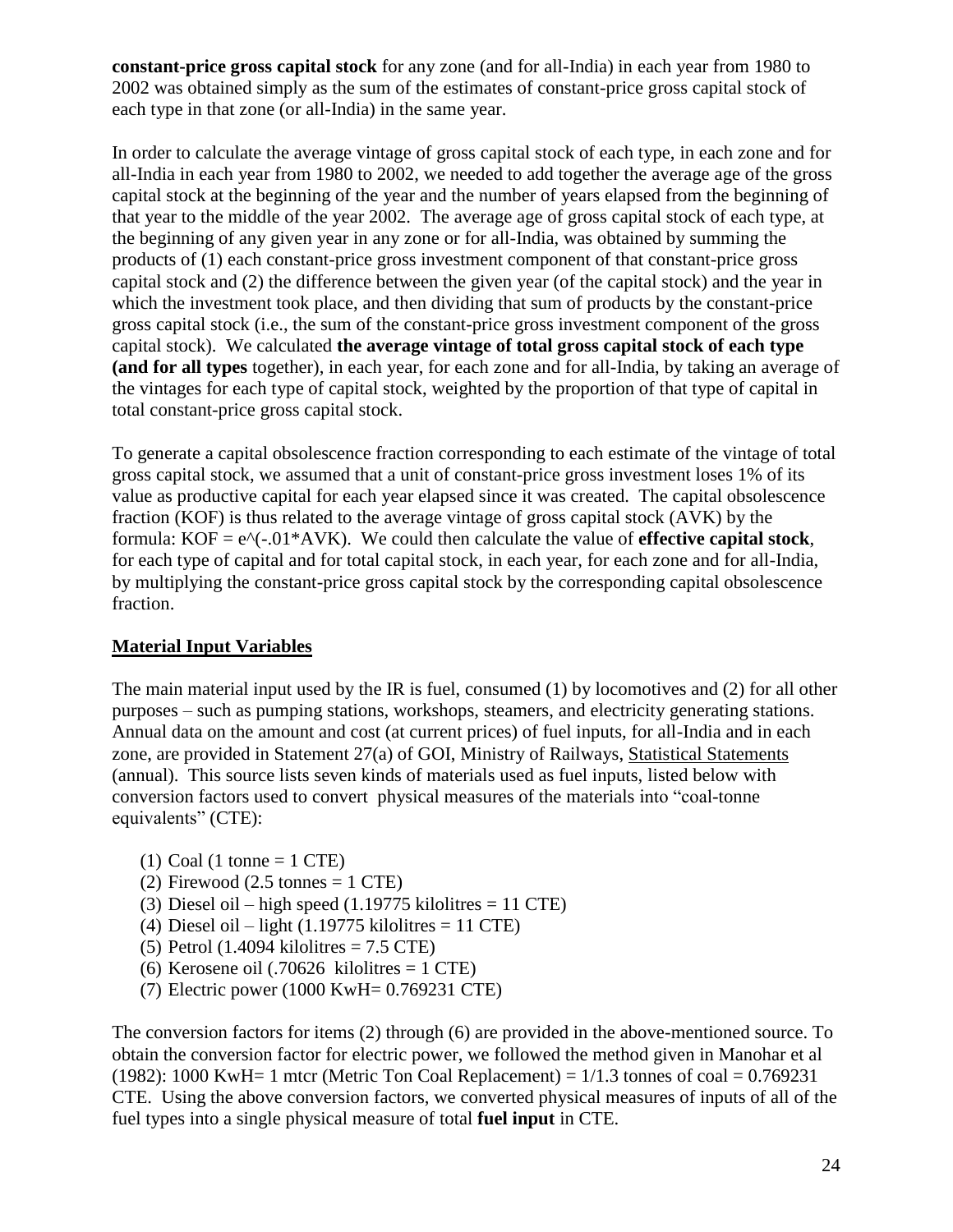Because diesel- and electricity-powered locomotion is cleaner and more efficient than locomotion powered by other fuels, we wanted to work with a fuel input variable that would take account of the extent to which locomotion is powered by the more efficient fuels. We first calculated, for each zone and for all-India, annual values of a **fuel quality** variable defined as the percentage of total CTE of fuel accounted for by diesel oil and electricity. We then calculated the corresponding annual values of **effective fuel** input by multiplying the total CTE fuel input by  $(1 + .25*fq)$ , where 'fq' is the value of fuel quality. Thus our measure of effective fuel gives diesel & electric fuel a weight of 125% as compared with 100% for other fuels, which appeared to us to be a reasonable estimate of the extent of to which the quality of the former is superior to that of the latter.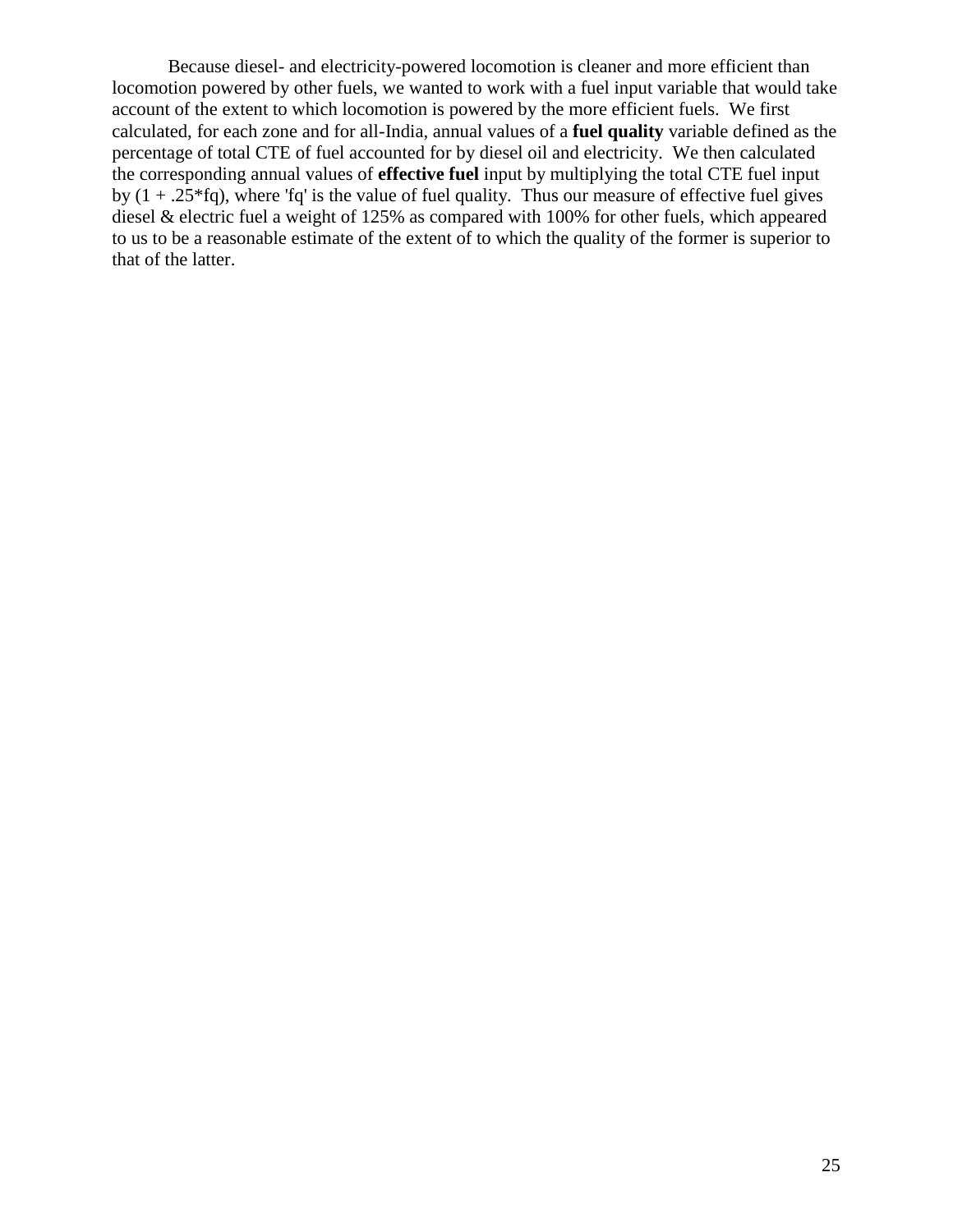## **APPENDIX B**

In this appendix, we report the detailed results that have been referred to in the main body of the paper at various points.

| Specification:   | $\mathbf{1}$     | $\overline{2}$   | $\overline{\mathbf{3}}$ | $\overline{\mathbf{4}}$ | 5a      | 5ax     | 5 <sub>b</sub> | 5 <sub>bx</sub> |
|------------------|------------------|------------------|-------------------------|-------------------------|---------|---------|----------------|-----------------|
| Constant         | $-4.49$          | $-4.45$          | $-6.32$                 | $-2.03$                 | $-5.2$  | $-4.5$  | $-4.12$        | $-2.63$         |
|                  | (10.31)          | (9.89)           | (14.02)                 | (8.18)                  | (9.7)   | (9.07)  | (10.67)        | (10.42)         |
| ln ek            | 0.074            |                  | $-0.14$                 |                         | 0.1     | 0.11    | 0.077          | 0.003           |
|                  | (0.50)           |                  | (0.37)                  |                         | (0.48)  | (0.44)  | (0.49)         | (0.47)          |
| ln el            | 0.41             |                  | 0.65                    |                         | 0.43    | 0.35    | 0.37           | 0.39            |
|                  | (0.31)           |                  | (0.61)                  |                         | (0.30)  | (0.26)  | (0.30)         | (0.286)         |
| In ef            | 0.021            |                  | $-0.018$                |                         | 0.01    | 0.016   | 0.01           | $-0.005$        |
|                  | (0.12)           |                  | (0.09)                  |                         | (0.48)  | (0.131) | (0.12)         | (0.106)         |
| time             | 0.05             | 0.05             | 0.06                    | 0.06                    | 0.04    | 0.04    | 0.04           | 0.04            |
|                  | (0.021)          | (0.017)          | (0.017)                 | (0.01)                  | (0.02)  | (0.02)  | (0.02)         | (0.19)          |
|                  |                  |                  |                         |                         |         |         |                |                 |
| %SC ALL          |                  |                  |                         |                         | $-0.19$ |         |                |                 |
|                  |                  |                  |                         |                         | (0.28)  |         |                |                 |
| %SC ALLx         |                  |                  |                         |                         |         | $-0.46$ |                |                 |
|                  |                  |                  |                         |                         |         | (0.54)  |                |                 |
| %SC AB           |                  |                  |                         |                         |         |         | 0.14           |                 |
|                  |                  |                  |                         |                         |         |         | (0.37)         |                 |
| %SC ABx          |                  |                  |                         |                         |         |         |                | 0.87            |
|                  |                  |                  |                         |                         |         |         |                | (0.32)          |
| ln 1             |                  | 0.46             |                         | 1.14                    |         |         |                |                 |
|                  |                  | (0.37)           |                         | (0.4)                   |         |         |                |                 |
| ln k             |                  | 0.06             |                         | $-0.01$                 |         |         |                |                 |
|                  |                  | (0.51)           |                         | (0.30)                  |         |         |                |                 |
| ln f             |                  | $-0.01$          |                         | $-0.03$                 |         |         |                |                 |
|                  |                  | (0.07)           |                         | (0.07)                  |         |         |                |                 |
| corr<br>%SC ALL  | $-0.01$          | $-0.01$          | $\boldsymbol{0}$        | 0.04                    |         |         |                |                 |
| corr<br>%SC ALLx | $-0.04$          | 0.03             | $-0.03$                 | 0.02                    |         |         |                |                 |
| corr%SC AB       | $-0.07$          | $-0.06$          | $-0.07$                 | 0.026                   |         |         |                |                 |
| corr %SC ABx     | $\boldsymbol{0}$ | $\boldsymbol{0}$ | $\boldsymbol{0}$        | 0.11                    |         |         |                |                 |

# **Table B-1: Fixed Effects Estimation Results**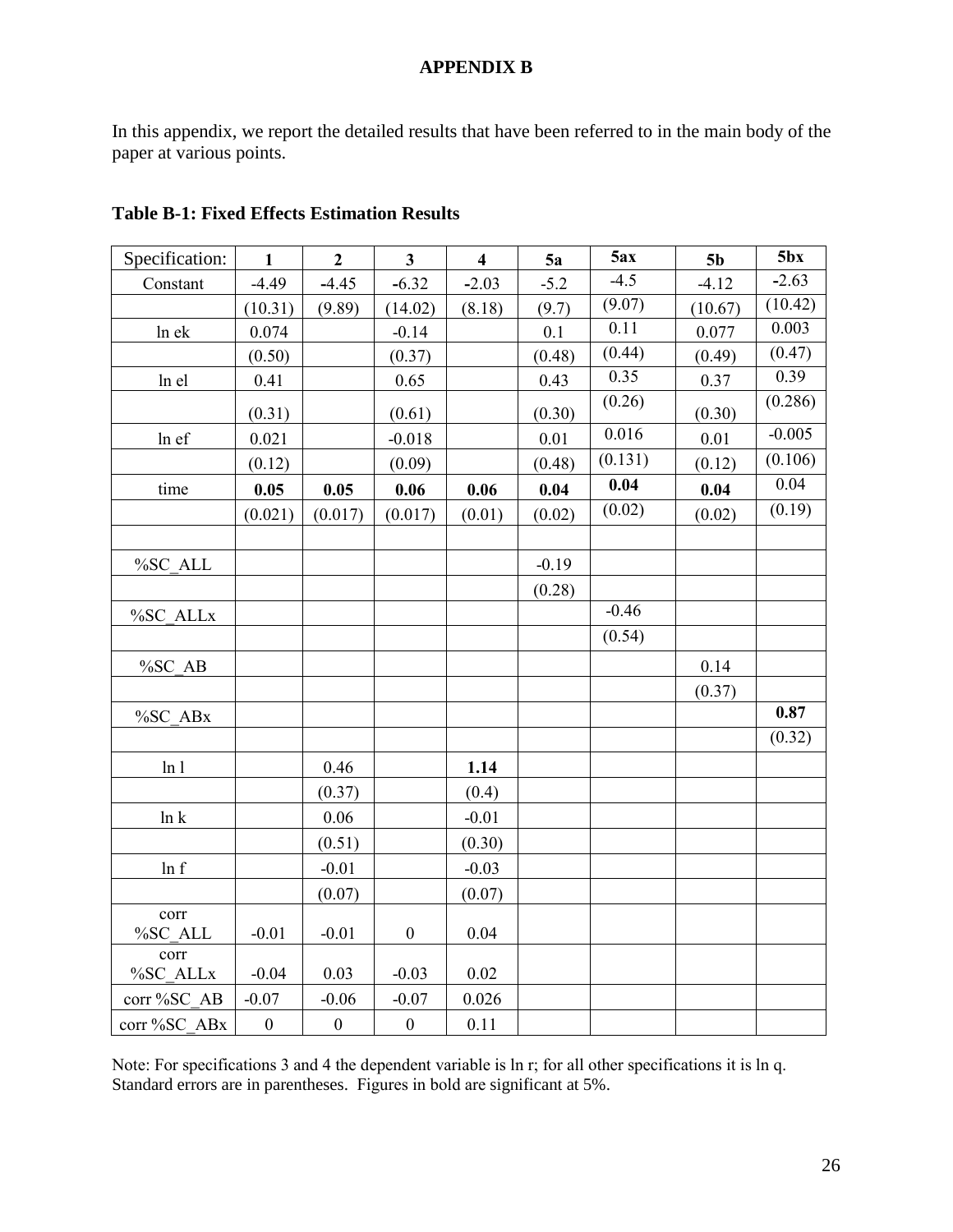| Specification:   | $\mathbf{1}$ | $\overline{2}$ | $\mathbf{3}$ | $\overline{\mathbf{4}}$ | 5a       | 5ax      | 5 <sub>b</sub> | 5 <sub>bx</sub>        |
|------------------|--------------|----------------|--------------|-------------------------|----------|----------|----------------|------------------------|
| Constant         | $-26.59$     | $-27.4$        | $-20.93$     | $-21.81$                | $-26.64$ | $-27.04$ | $-26.7$        | $-26.97$               |
|                  | (1.63)       | (1.74)         | (1.26)       | (1.1)                   | (1.62)   | (1.36)   | (1.62)         | (1.31)                 |
| ln ek            | 0.95         |                | 1.1          |                         | 0.96     | 1.04     | 0.99           | 1.05                   |
|                  | (0.15)       |                | (0.12)       |                         | (0.15)   | (0.14)   | (0.15)         | (0.13)                 |
| ln el            | 0.71         |                | 0.69         |                         | 0.7      | 0.6      | 0.65           | 0.57                   |
|                  | (0.16)       |                | (0.13)       |                         | (0.16)   | (0.16)   | (0.15)         | (0.14)                 |
| ln ef            | 0.12         |                | 0.16         |                         | 0.12     | 0.12     | 0.13           | 0.13                   |
|                  | (0.07)       |                | (0.06)       |                         | (0.07)   | (0.07)   | (0.07)         | (0.06)                 |
| time             | 0.01         | 0.02           | 0.01         | 0.03                    | 0.01     | 0.008    | 0.01           | 0.007                  |
|                  | (0.005)      | (0.005)        | (0.006)      | (0.005)                 | (0.005)  | (0.005)  | (0.005)        | $\boldsymbol{\lambda}$ |
|                  |              |                |              |                         |          |          |                |                        |
| %SC ALL          |              |                |              |                         | $-0.17$  |          |                |                        |
|                  |              |                |              |                         | (0.23)   |          |                |                        |
| %SC ALLx         |              |                |              |                         |          | $-0.32$  |                |                        |
|                  |              |                |              |                         |          | (0.34)   |                |                        |
| %SC AB           |              |                |              |                         |          |          | $-0.17$        |                        |
|                  |              |                |              |                         |          |          | (0.18)         |                        |
| %SC ABx          |              |                |              |                         |          |          |                | $-0.09$                |
|                  |              |                |              |                         |          |          |                | (0.297)                |
| ln 1             |              | 0.82           |              | 0.83                    |          |          |                |                        |
|                  |              | (0.18)         |              | (0.13)                  |          |          |                |                        |
| Ln k             |              | 0.94           |              | 1.08                    |          |          |                |                        |
|                  |              | (0.17)         |              | (0.11)                  |          |          |                |                        |
| Ln f             |              | 0.08           |              | 0.1                     |          |          |                |                        |
|                  |              | (0.06)         |              | (0.05)                  |          |          |                |                        |
| corr<br>%SC ALL  | 0.03         | 0.06           | 0.05         | 0.08                    |          |          |                |                        |
| corr<br>%SC ALLx | $-0.01$      | 0.03           | $-0.02$      | 0.04                    |          |          |                |                        |
| corr%SC AB       | 0.14         | 0.2            | 0.09         | 0.15                    |          |          |                |                        |
| corr%SC ABx      | 0.2          | 0.27           | 0.13         | 0.19                    |          |          |                |                        |

# **Table B-2a: Prais-Winsten Estimation Results with Panel-Specific AR (1)**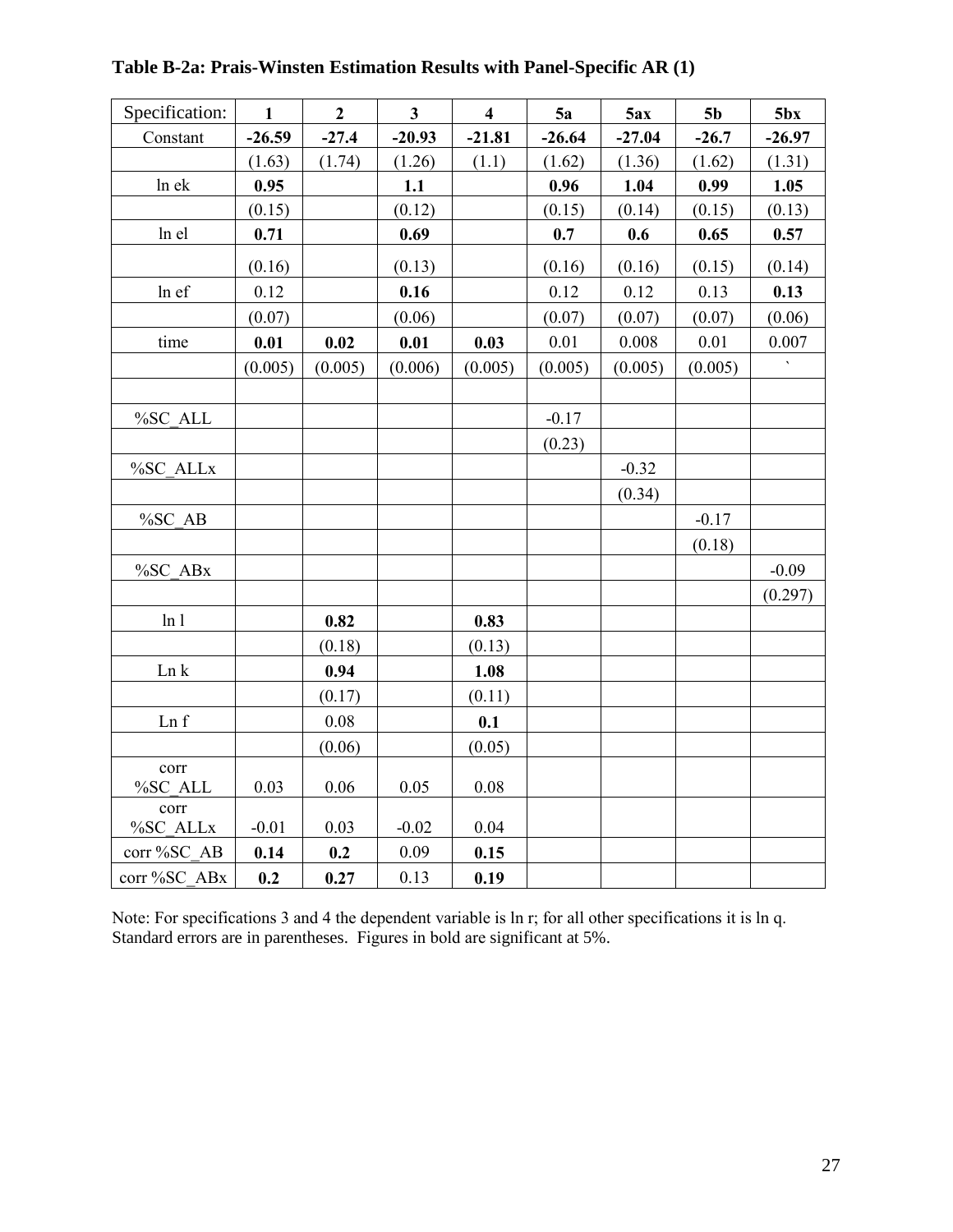| Specification:   | $\mathbf{1}$     | $\overline{2}$ | 3 <sup>1</sup>   | $\overline{\mathbf{4}}$ | 5a       | 5ax      | 5 <sub>b</sub> | 5 <sub>bx</sub> |
|------------------|------------------|----------------|------------------|-------------------------|----------|----------|----------------|-----------------|
| Constant         | $-26.28$         | $-27$          | $-20.99$         | $-21.88$                | $-26.28$ | $-26.65$ | $-26.25$       | $-26.71$        |
|                  | (1.42)           | (1.36)         | (1.35)           | (1.26)                  | (1.41)   | (1.17)   | (1.39)         | (1.1)           |
| ln ek            | 1.01             |                | 1.21             |                         | 1.01     | 1.05     | 1.01           | 1.04            |
|                  | (0.12)           |                | (0.12)           |                         | (0.12)   | (0.12)   | (0.12)         | (0.11)          |
| ln el            | 0.54             |                | 0.47             |                         | 0.54     | 0.51     | 0.53           | 0.53            |
|                  | (0.11)           |                | (0.11)           |                         | (0.11)   | (0.12)   | (0.11)         | (0.13)          |
| ln ef            | 0.16             |                | 0.19             |                         | 0.16     | 0.16     | 0.16           | 0.16            |
|                  | (0.07)           |                | (0.06)           |                         | (0.07)   | (0.06)   | (0.07)         | (0.06)          |
| time             | 0.009            | 0.02           | 0.01             | 0.03                    | 0.008    | 0.008    | 0.009          | 0.007           |
|                  | (0.006)          | (0.005)        | (0.006)          | (0.006)                 | (0.006)  | (0.005)  | (0.006)        | (0.005)         |
| %SC ALL          |                  |                |                  |                         | $-0.05$  |          |                |                 |
|                  |                  |                |                  |                         | (0.28)   |          |                |                 |
| %SC ALLx         |                  |                |                  |                         |          | $-0.37$  |                |                 |
|                  |                  |                |                  |                         |          | (0.42)   |                |                 |
| %SC AB           |                  |                |                  |                         |          |          | $-0.12$        |                 |
|                  |                  |                |                  |                         |          |          | (0.2)          |                 |
| %SC ABx          |                  |                |                  |                         |          |          |                | 0.1             |
|                  |                  |                |                  |                         |          |          |                | (0.33)          |
| ln 1             |                  | 0.61           |                  | 0.57                    |          |          |                |                 |
|                  |                  | (0.11)         |                  | (0.11)                  |          |          |                |                 |
| ln k             |                  | 1.01           |                  | 1.2                     |          |          |                |                 |
|                  |                  | (0.1)          |                  | (0.1)                   |          |          |                |                 |
| ln f             |                  | 0.12           |                  | 0.14                    |          |          |                |                 |
|                  |                  | (0.06)         |                  | (0.05)                  |          |          |                |                 |
| corr             |                  |                |                  |                         |          |          |                |                 |
| %SC ALL          | $\boldsymbol{0}$ | 0.03           | $\boldsymbol{0}$ | 0.03                    |          |          |                |                 |
| corr<br>%SC ALLx | $-0.06$          | $-0.03$        | $-0.08$          | $-0.03$                 |          |          |                |                 |
| corr%SC AB       | 0.09             | 0.13           | 0.01             | 0.06                    |          |          |                |                 |
| corr %SC ABx     | 0.15             | 0.19           | 0.03             | 0.09                    |          |          |                |                 |
| $AR(1)$ coeff    | 0.75             | 0.74           | 0.74             | 0.72                    | 0.75     | 0.72     | 0.75           | 0.74            |

# **Table B-2b: Prais-Winsten Estimation Results with Common AR (1)**